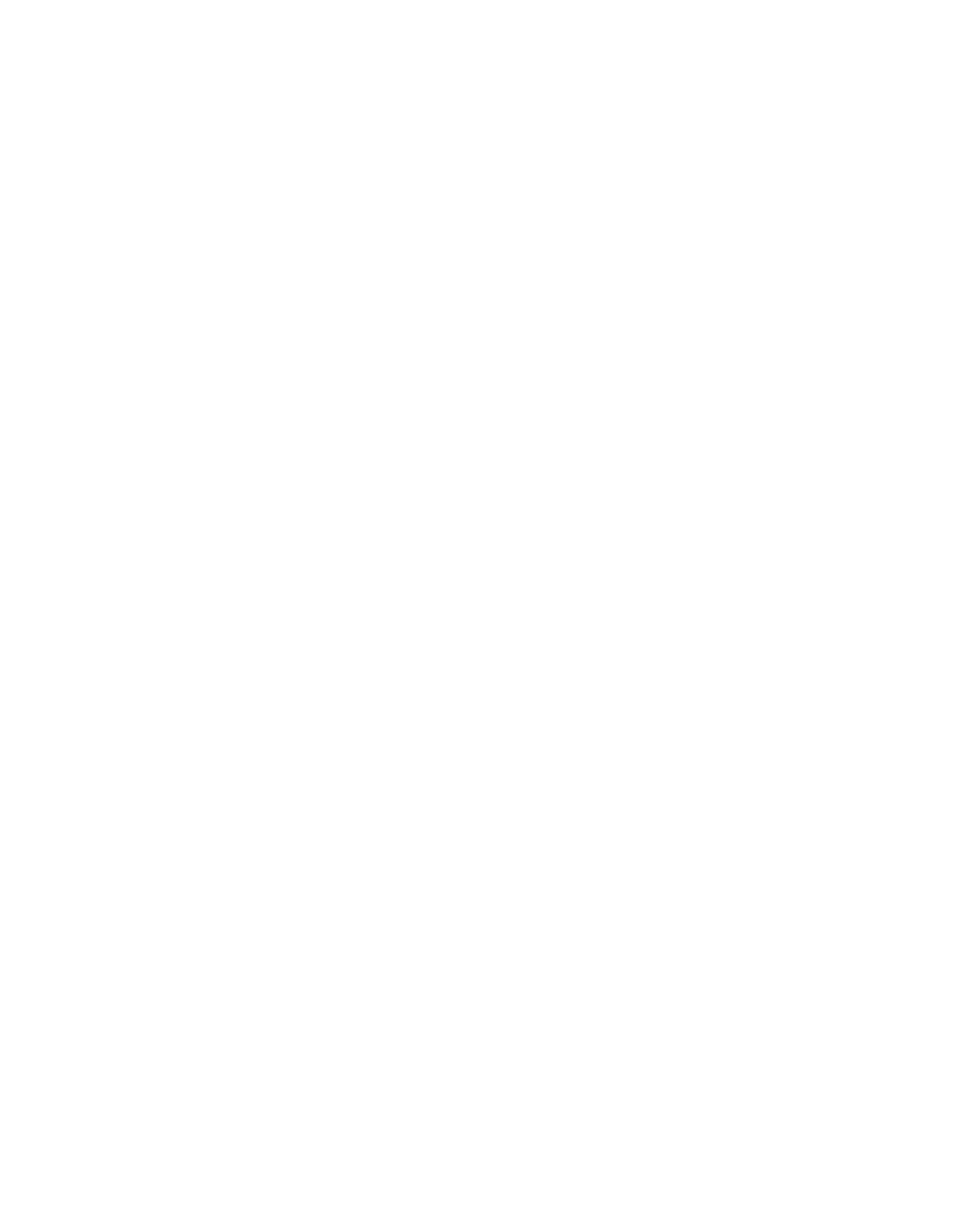Estimated Construction Cost. Where an estimate exceeds such limit without the District's authorization, the Architect shall redesign the Project plans to stay within the Estimated Construction Cost at no additional cost to the District. All construction cost estimates prepared by the Architect for the Project shall include hard construction costs, contractor's overhead and profit and design contingencies within the specified Estimated Construction Cost.

 $\_$  ,  $\_$  ,  $\_$  ,  $\_$  ,  $\_$  ,  $\_$  ,  $\_$  ,  $\_$  ,  $\_$  ,  $\_$  ,  $\_$  ,  $\_$  ,  $\_$  ,  $\_$  ,  $\_$  ,  $\_$  ,  $\_$  ,  $\_$  ,  $\_$  ,  $\_$  ,  $\_$  ,  $\_$  ,  $\_$  ,  $\_$  ,  $\_$  ,  $\_$  ,  $\_$  ,  $\_$  ,  $\_$  ,  $\_$  ,  $\_$  ,  $\_$  ,  $\_$  ,  $\_$  ,  $\_$  ,  $\_$  ,  $\_$  ,

**1.3 Pre-Approval of Architect's Consultants.** Prior to the commencement of work under this Agreement, the Architect shall submit, for written approval by the District, the names of the Sub-Consultant firms proposed for the Project and shall identify the principals of the proposed Sub-Consultant firms who will be assigned to the Project. The District shall have the discretion to accept or reject any firm proposed. If a firm is rejected, the Architect shall propose an alternate firm acceptable to the District. Nothing in this Agreement shall create any contractual relationship between the District and any Sub-Consultant retained or employed by the Architect.

# **2. ARCHITECT COMPENSATION.**

- **2.1 Contract Price.** The District shall pay Architect the Contract Price for the Services set forth in the attached **Exhibit "A1"** in the total sum of \$**XXX,XXX.XX**, with payment in accordance with the terms hereof. The Contract Price includes Architect's fee, Sub-Consultants' fees, personnel expense of the Architect and Sub-Consultants inclusive of all benefits and burdens, insurance and all other administrative or overhead costs associated with or arising out of performance of this Agreement, including but not limited to costs of mobile telephone, facsimile and telephone charges, travel, mileage and parking within Los Angeles, Orange, Ventura, San Bernardino and Riverside Counties and printing and plotting costs for Architect's and Sub-Consultant's use. The Contract Price does not include Reimbursable Expenses as defined herein.
- **2.2 Adjustment of Contract Price for Construction Phase Changes.** The Contract Price for the Services is not subject to adjustment unless there are Changes authorized by the District during the Construction Phase of the Project which are not the result of errors, omissions or other defects in the Design Documents or failures of the Architect or Sub-Consultants to timely and completely perform the Services. If the Services of the Architect or Sub-Consultants are required in connection with Changes during the Construction Phase which do not result from the negligent errors, omissions or other defects in the Design Documents or failures of the Architect or Sub-Consultants to timely and completely perform the Services, the Contract Price will be equitably adjusted to reflect the additional services provided. Changes required to correct deficiencies, errors or omissions in the Construction Contract shall not be included in the Construction Costs for purposes of calculating the Contract Price. Architect shall be liable to the District for all damages, losses or costs resulting in from any errors, omissions or other defects in the Design Documents.
- **2.3 Reimbursable Expenses.** In addition to the Contract Price for Architect's Services hereunder, the Architect shall be paid Reimbursable Expenses not to exceed \$XXX.XX for costs of a non-capital nature reasonably and necessarily incurred by Architect to perform the Basic Services or authorized Additional Services, when such expenses are solely for the benefit of and use by the District, including postage, delivery, office supplies, plans, prints, plotting or photographs and as further described in **Exhibit "D"** attached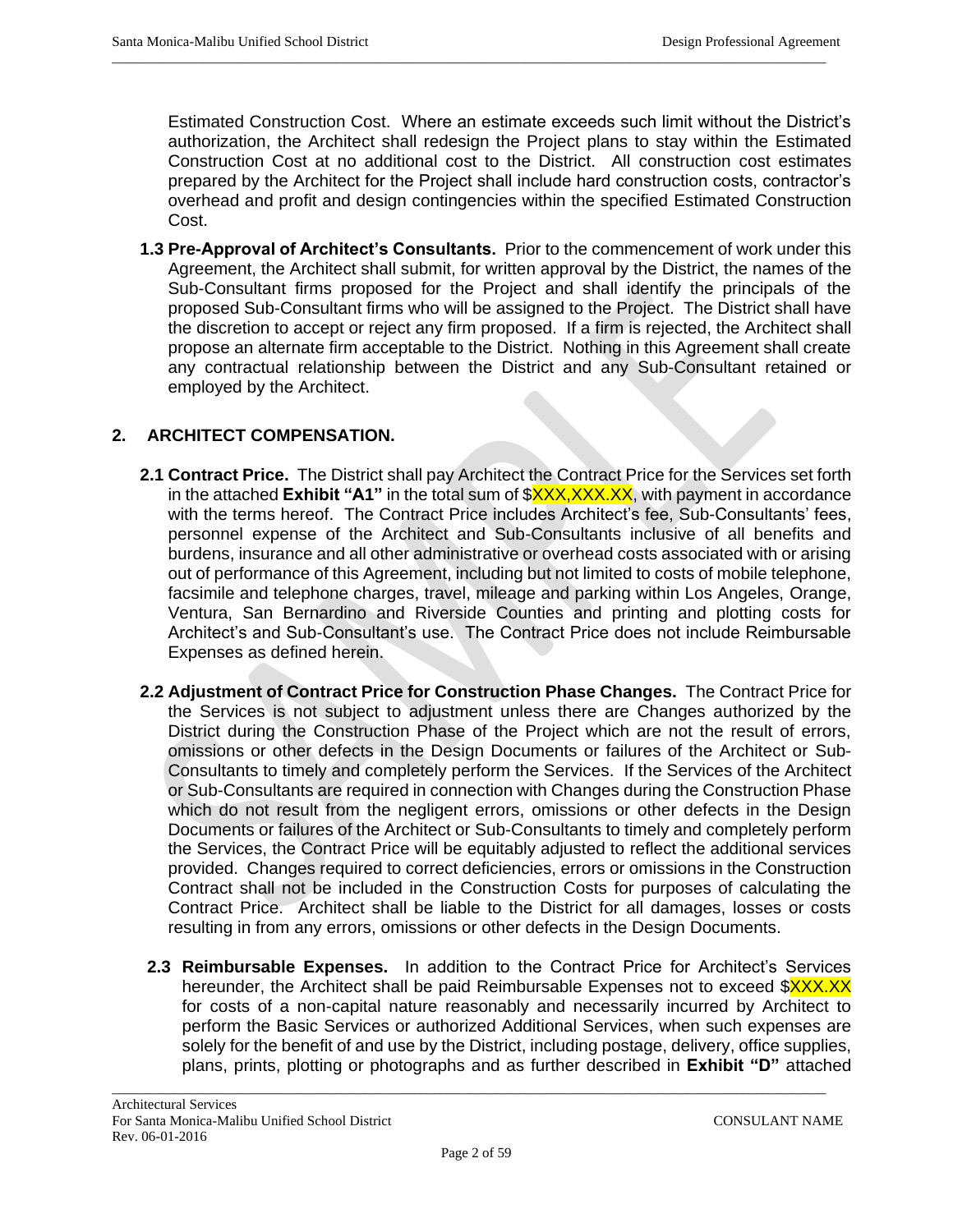hereto. Charges for Reimbursable Expenses as noted above shall be actual costs incurred by Architect plus a 5% handling fee. Reimbursable Expense exceeding \$250.00 will not be paid unless Architect shall have obtained the prior written approval of District. The District may direct the cessation of, or alternatives to, items of Reimbursable Expenses, if in the sole determination of the District such Reimbursable Expenses are excessive or not necessary for the efficient, orderly and full performance of the Architect's obligations hereunder.

 $\_$  ,  $\_$  ,  $\_$  ,  $\_$  ,  $\_$  ,  $\_$  ,  $\_$  ,  $\_$  ,  $\_$  ,  $\_$  ,  $\_$  ,  $\_$  ,  $\_$  ,  $\_$  ,  $\_$  ,  $\_$  ,  $\_$  ,  $\_$  ,  $\_$  ,  $\_$  ,  $\_$  ,  $\_$  ,  $\_$  ,  $\_$  ,  $\_$  ,  $\_$  ,  $\_$  ,  $\_$  ,  $\_$  ,  $\_$  ,  $\_$  ,  $\_$  ,  $\_$  ,  $\_$  ,  $\_$  ,  $\_$  ,  $\_$  ,

**2.4 Additional Services.** If the District shall approve or direct Architect to perform or provide Additional Services described generally in Article 3 of the Conditions to this Agreement, Architect shall be compensated for its personnel providing such Additional Services in accordance with the Rate Schedule attached hereto as **Exhibit "C"** and incorporated herein by this reference.

## **2.5 District Payments.**

**2.5.1 Allocation of Contract Price.** Architect and District agree that for purposes of the District's payment of the Contract Price for Basic Services, the Contract Price shall be allocated among the various Phases of the Basic Services as follows:

#### **BIM Fee Schedule**

| Pre-Design Phase:                                        | 3   | %    |
|----------------------------------------------------------|-----|------|
| Schematic Design Phase:                                  | 20  | %    |
| Design Development Phase:                                | 20  | %    |
| <b>Construction Documents Phase:</b>                     | 25  | $\%$ |
| <b>Bidding Phase:</b>                                    | 2   | %    |
| <b>Construction Contract Administration Phase:</b>       | 25  | $\%$ |
| <b>Post-Construction Phase:</b>                          | 5   | $\%$ |
| <b>TOTAL:</b>                                            | 100 | $\%$ |
|                                                          |     |      |
| <b>CADD Fee Schedule</b>                                 |     |      |
| Pre-Design Phase:                                        | 3   | $\%$ |
| 15<br>Schematic Design Phase:                            |     | $\%$ |
| Design Development Phase:<br>20                          |     | $\%$ |
| <b>Construction Documents Phase:</b>                     | 30  | $\%$ |
| <b>Bidding Phase:</b>                                    | 2   | $\%$ |
| <b>Construction Contract Administration Phase:</b><br>25 |     |      |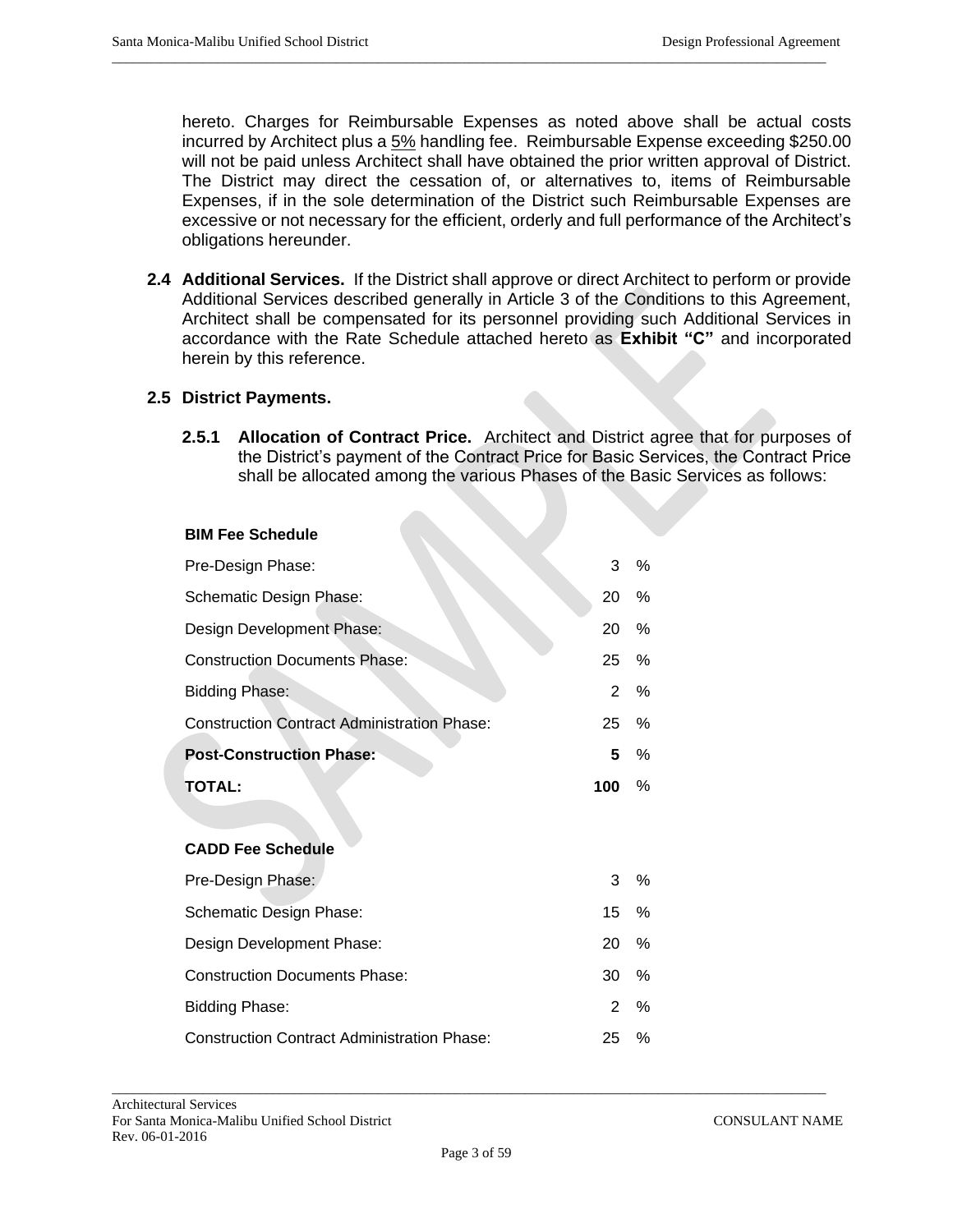Post-Construction Phase: 5 % **TOTAL: 100** %

 $\_$  ,  $\_$  ,  $\_$  ,  $\_$  ,  $\_$  ,  $\_$  ,  $\_$  ,  $\_$  ,  $\_$  ,  $\_$  ,  $\_$  ,  $\_$  ,  $\_$  ,  $\_$  ,  $\_$  ,  $\_$  ,  $\_$  ,  $\_$  ,  $\_$  ,  $\_$  ,  $\_$  ,  $\_$  ,  $\_$  ,  $\_$  ,  $\_$  ,  $\_$  ,  $\_$  ,  $\_$  ,  $\_$  ,  $\_$  ,  $\_$  ,  $\_$  ,  $\_$  ,  $\_$  ,  $\_$  ,  $\_$  ,  $\_$  ,

- **2.5.2 Architect Billings to District.** During the course of providing Basic Services, Architect shall submit monthly billing invoices to the District for payment of the Contract Price for Basic Services, authorized Additional Services and Reimbursable Expenses performed or incurred in the immediately prior month. Architect's billings shall be in such form and format as may be reasonably requested by District.
- **2.5.3 District Payments to Architect.** Within thirty (30) days of receipt of Architect's billing invoices, District will make payment to Architect of undisputed amounts of the Contract Price due for Basic Services, authorized Additional Services and Reimbursable Expenses. No deductions shall be made or withheld from payments due Architect hereunder on account of any penalty, assessment, liquidated damages or other amounts withheld by the District from payment to the Contractor engaged by the District for Project construction. The District may, however, withhold or deduct from amounts otherwise due Architect hereunder if Architect shall fail to timely and completely perform material obligations to be performed on its part under this Agreement, with the amounts withheld or deducted being released after Architect has fully cured such failure of performance, less costs, damages or losses sustained by the District resulting therefrom. Notwithstanding any provision of this Agreement to the contrary, if the District shall, in good faith, dispute the amount due Architect under any billing invoice rendered by Architect under this Agreement, pursuant to Civil Code §3320(a) the District may withhold from payment to the Architect an amount not to exceed one hundred and fifty percent (150%) of the disputed amount.
- **3. Term.** The term of this Agreement shall commence upon approval or ratification by the District's Board of Trustees in accordance with Paragraph 5.3 hereof and execution by Architect and District; this Agreement shall terminate 60 calendar days after the District's acceptance of the Project ("Termination Date"). In the event that the Project shall not be completed or the District shall not have issued Final Payment to the Contractor as of the Termination Date through no fault or neglect of Architect, the Termination Date shall be extended. In such event, Basic Services provided by Architect following the Termination Date shall be in accordance with the Rate Schedule attached hereto as **Exhibit "C"**.
- **4. Insurance.** Coverage amounts and limits for policies of insurance to be obtained and maintained by Architect are set forth in Article 4 of the Conditions to this Agreement.

## **5. Miscellaneous.**

**5.1 Governing Law; Interpretation.** This Agreement shall be governed and interpreted in accordance with the laws of the State of California in accordance with its fair meaning and not strictly for or against the District or Architect.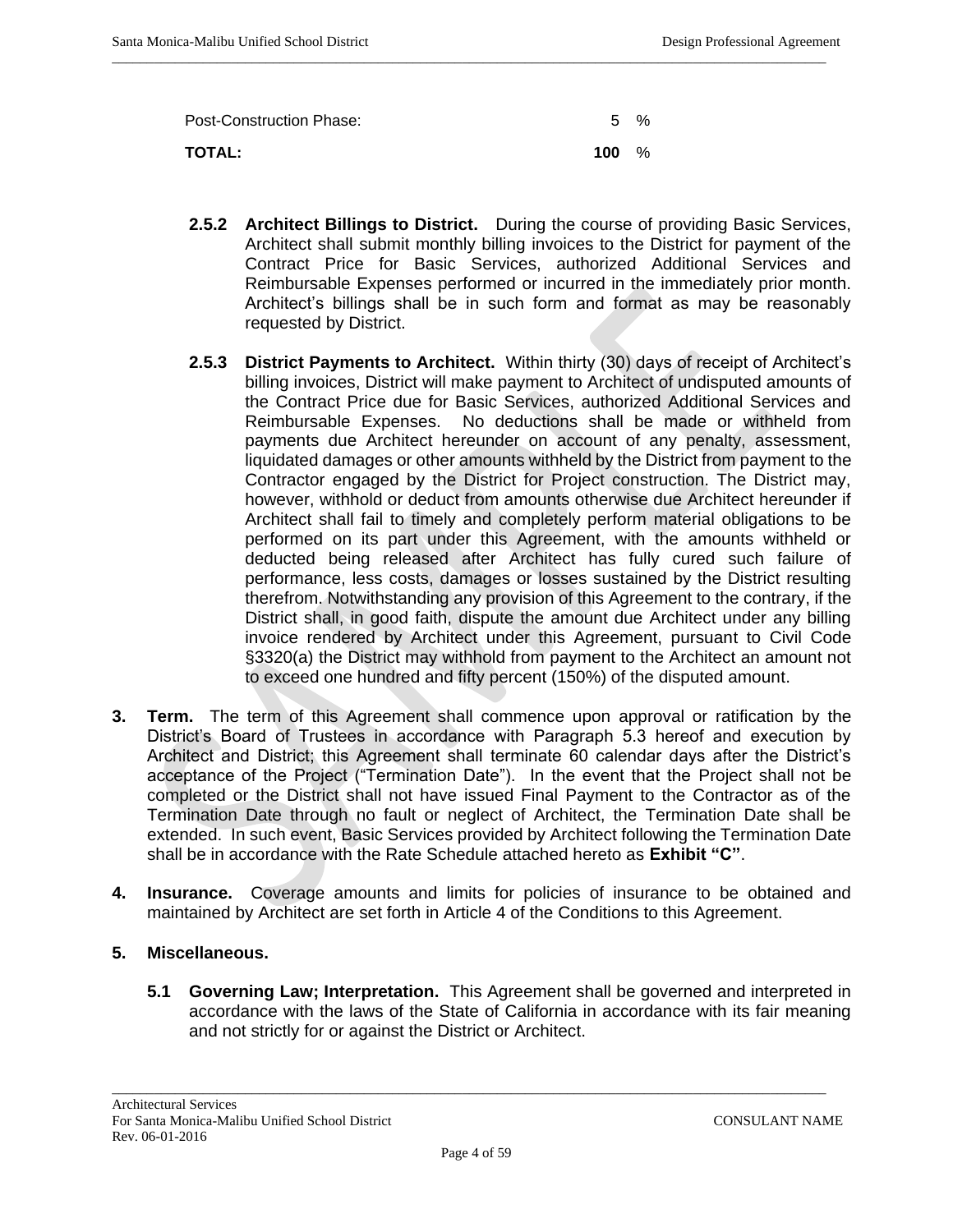**5.2 Successors; Non-Assignability.** This Agreement and all terms hereof are binding upon and inure to the benefit of the respective successors of Architect and the District. Neither Architect nor District shall assign rights or obligations hereunder without the prior consent of the other, which consent may be withheld or granted in sole discretion of the Party requested to grant such consent.

 $\_$  ,  $\_$  ,  $\_$  ,  $\_$  ,  $\_$  ,  $\_$  ,  $\_$  ,  $\_$  ,  $\_$  ,  $\_$  ,  $\_$  ,  $\_$  ,  $\_$  ,  $\_$  ,  $\_$  ,  $\_$  ,  $\_$  ,  $\_$  ,  $\_$  ,  $\_$  ,  $\_$  ,  $\_$  ,  $\_$  ,  $\_$  ,  $\_$  ,  $\_$  ,  $\_$  ,  $\_$  ,  $\_$  ,  $\_$  ,  $\_$  ,  $\_$  ,  $\_$  ,  $\_$  ,  $\_$  ,  $\_$  ,  $\_$  ,

- **5.3 Authority.** The individual(s) executing this Agreement on behalf of Architect warrant and represent that she/he is authorized to execute this Agreement and bind Architect to all terms hereof. The individual(s) executing this Agreement on behalf of District warrant and represent that she/he his authorized to execute this Agreement and subject to approval and ratification by the District's Board of Trustees, to bind District to all terms hereof and authority granted to enter into this Agreement.
- **5.4 Notices.** Notices under this Agreement shall be addressed and delivered as follows:

#### If to District:

Santa Monica-Malibu Unified School District c/o Janece Maez, Associate Superintendent, Business and Fiscal Services Chief Financial Officer 1651 Sixteenth St. Santa Monica, CA 90404

If to Architect: CONSULTANTS NAME ADDRESS

**5.5 Entire Agreement.** This Agreement, the accompanying Conditions to this Agreement which are attached hereto, made a part hereof and incorporated herein by this reference, and the documents enumerated below are all of the documents forming this Agreement:

| Exhibit "A"         | <b>Scope of Basic Services</b> |
|---------------------|--------------------------------|
| <b>Exhibit "A1"</b> | <b>Scope of Services</b>       |
| <b>Exhibit "B"</b>  | <b>Schedule of Work</b>        |
| <b>Exhibit "C"</b>  | <b>Rate Schedule</b>           |
| <b>Exhibit "D"</b>  | <b>Reimbursable Schedule</b>   |
| Exhibit "E"         | <b>Sub-Consultant Schedule</b> |
| Exhibit "F"         | <b>List of Deliverables</b>    |

The foregoing constitute the entire agreement and understanding between the District and Architect concerning the subject matter hereof, replacing and superseding all prior agreements or negotiations, whether written or verbal. No term or condition of this Agreement shall be modified or amended except by writing executed by the District and Architect.

**IN WITNESS WHEREOF**, the District and Architect have executed this Agreement as of the date set forth above.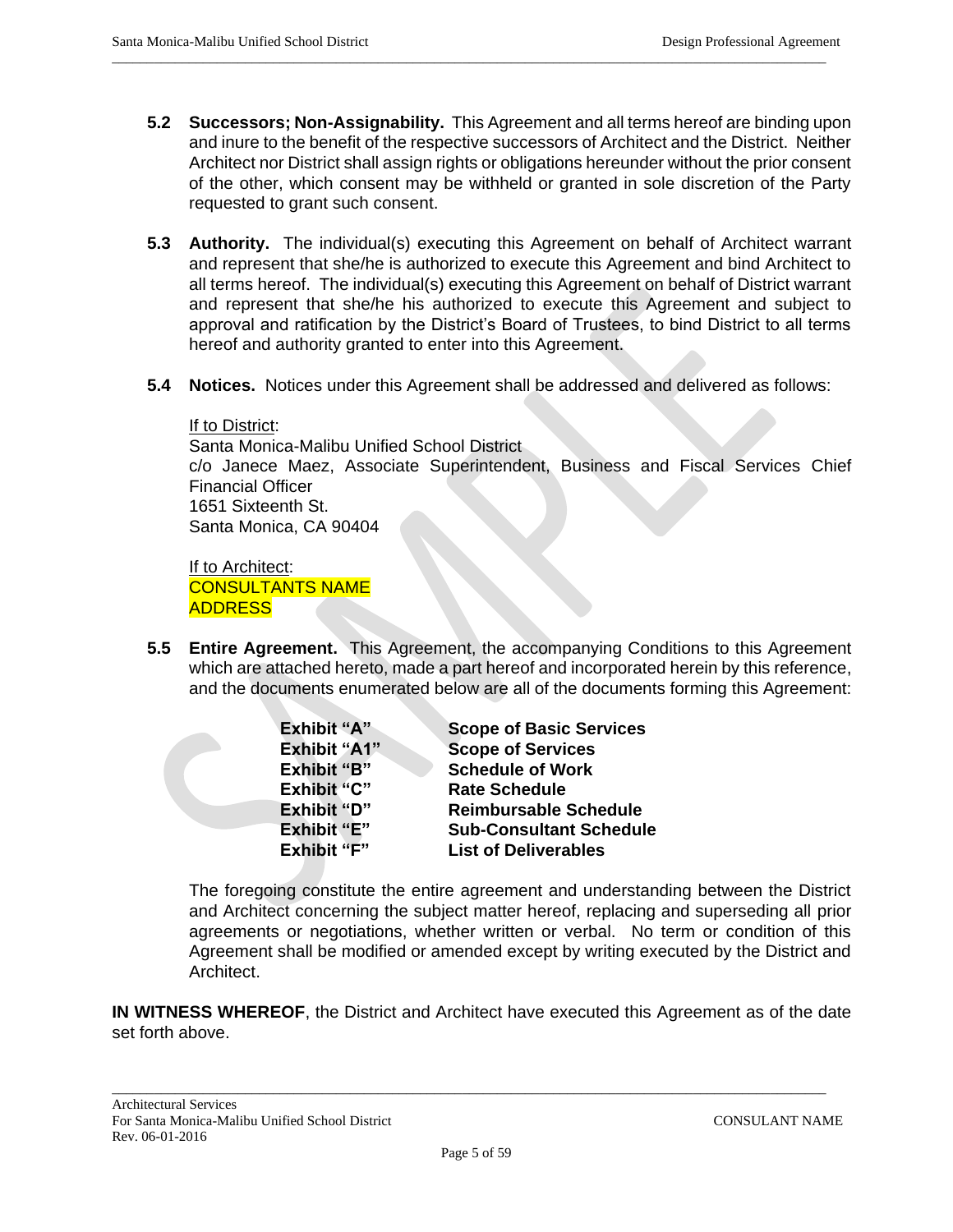| "ARCHITECT"            | "DISTRICT"<br>SANTA MONICA-MALIBU UNIFIED<br><b>SCHOOL DISTRICT, a California unified</b><br>school district |
|------------------------|--------------------------------------------------------------------------------------------------------------|
|                        |                                                                                                              |
|                        |                                                                                                              |
|                        |                                                                                                              |
|                        |                                                                                                              |
| $\mathbf{J}^{\bullet}$ |                                                                                                              |
|                        |                                                                                                              |

 $\_$  ,  $\_$  ,  $\_$  ,  $\_$  ,  $\_$  ,  $\_$  ,  $\_$  ,  $\_$  ,  $\_$  ,  $\_$  ,  $\_$  ,  $\_$  ,  $\_$  ,  $\_$  ,  $\_$  ,  $\_$  ,  $\_$  ,  $\_$  ,  $\_$  ,  $\_$  ,  $\_$  ,  $\_$  ,  $\_$  ,  $\_$  ,  $\_$  ,  $\_$  ,  $\_$  ,  $\_$  ,  $\_$  ,  $\_$  ,  $\_$  ,  $\_$  ,  $\_$  ,  $\_$  ,  $\_$  ,  $\_$  ,  $\_$  ,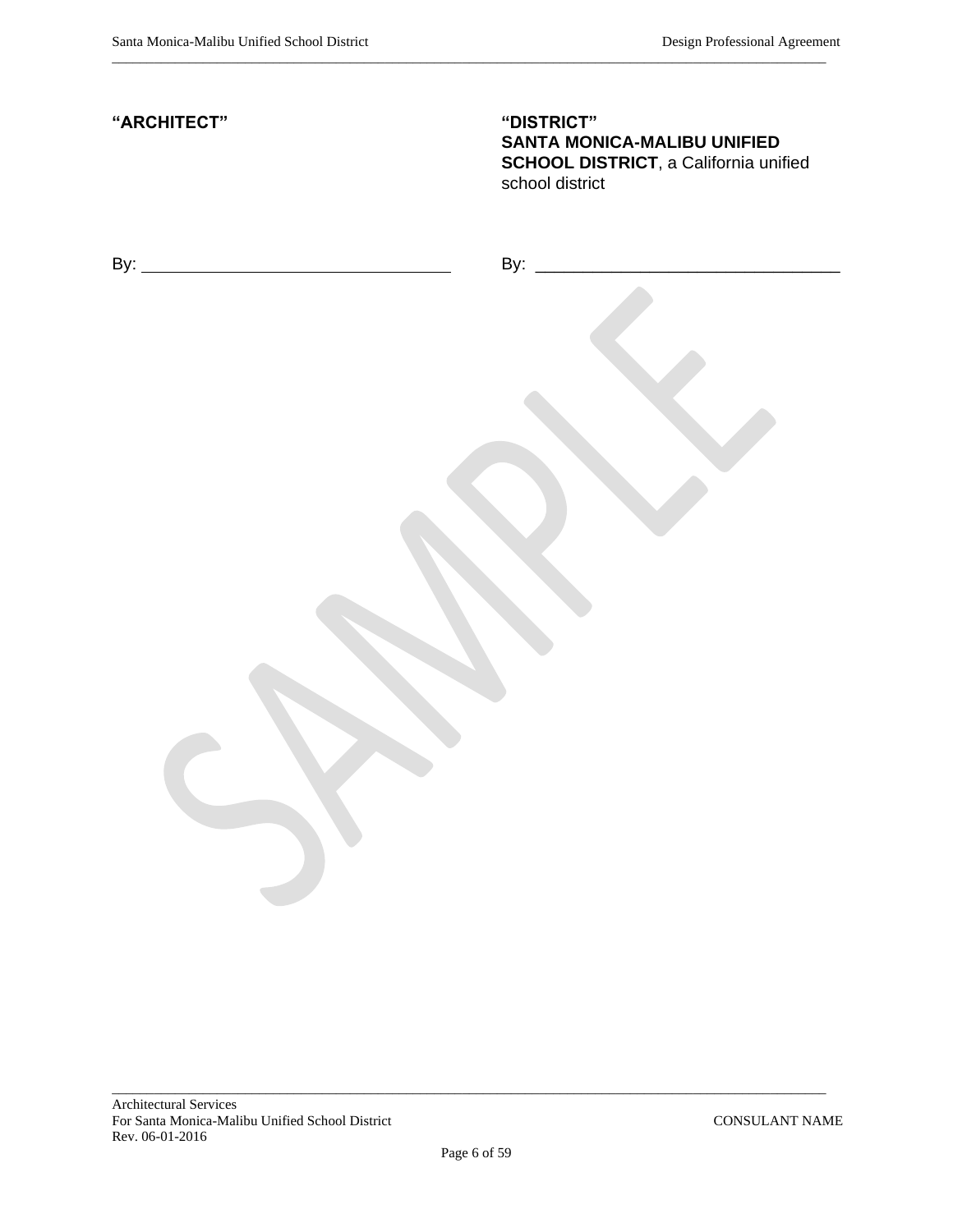## **CONDITIONS OF AGREEMENT FOR ARCHITECTURAL SERVICES**

 $\_$  ,  $\_$  ,  $\_$  ,  $\_$  ,  $\_$  ,  $\_$  ,  $\_$  ,  $\_$  ,  $\_$  ,  $\_$  ,  $\_$  ,  $\_$  ,  $\_$  ,  $\_$  ,  $\_$  ,  $\_$  ,  $\_$  ,  $\_$  ,  $\_$  ,  $\_$  ,  $\_$  ,  $\_$  ,  $\_$  ,  $\_$  ,  $\_$  ,  $\_$  ,  $\_$  ,  $\_$  ,  $\_$  ,  $\_$  ,  $\_$  ,  $\_$  ,  $\_$  ,  $\_$  ,  $\_$  ,  $\_$  ,  $\_$  ,

## **TABLE OF CONTENTS**

## **ARTICLE 1: RELATIONSHIP OF PARTIES**

- **1.0 Relationship of Architect to Other Project Participants**
- **1.1 Architect Independent Contractor Status**
- **1.2 District Responsibilities**
	- **1.2.1 Information**
	- **1.2.2 District Representative**
	- **1.2.3 District Consultants**
	- **1.2.4 Tests and Inspections**
	- **1.2.5 District Notice of Non-Conformity**
- **1.3 Architect Standard of Care**

## **ARTICLE 2: BASIC SERVICES**

- **2.0 Basic Services**
	- **2.0.1 Architect Representation**
	- **2.0.2 Scope of Basic Services; Design Consultants**
- **2.1 Pre-Design Phase**
- **2.2 Schematic Design Phase**
	- **2.2.1 Preliminary Schematic Design Documents**
	- **2.2.2 Final Schematic Design Documents**
	- **2.2.3 Revisions to Schematic Design Documents**
- **2.3 Design Development Documents**
	- **2.3.1 Preliminary Design Development Documents**
	- **2.3.2 Constructability and Design Review; Value Engineering**
	- **2.3.3 Final Design Development Documents**
	- **2.3.4 Review of Final Design Development Documents Status**
- **2.4 Construction Documents Phase**
	- **2.4.1 Construction Documents**
	- **2.4.2 Review of Construction Documents Status**
	- **2.4.3 Constructability and Design Review; Value Engineering**
	- **2.4.4 Approvals of Construction Documents**
	- **2.4.5 Architect Provision of Construction Documents**
- **2.5 Bidding Phase**
	- **2.5.1 Development of Bid Documents**
	- **2.5.2 Bidding Process**
	- **2.5.3 Re-Bidding Process**
		- **2.5.3.1 Detailed Construction Cost Estimate**
		- **2.5.3.2 Construction Cost**

**2.5.3.3 Adjustment to Construction Cost; Changes in Construction Industry Practices**

**2.5.3.4 Adjustment to Construction Cost; District's Options**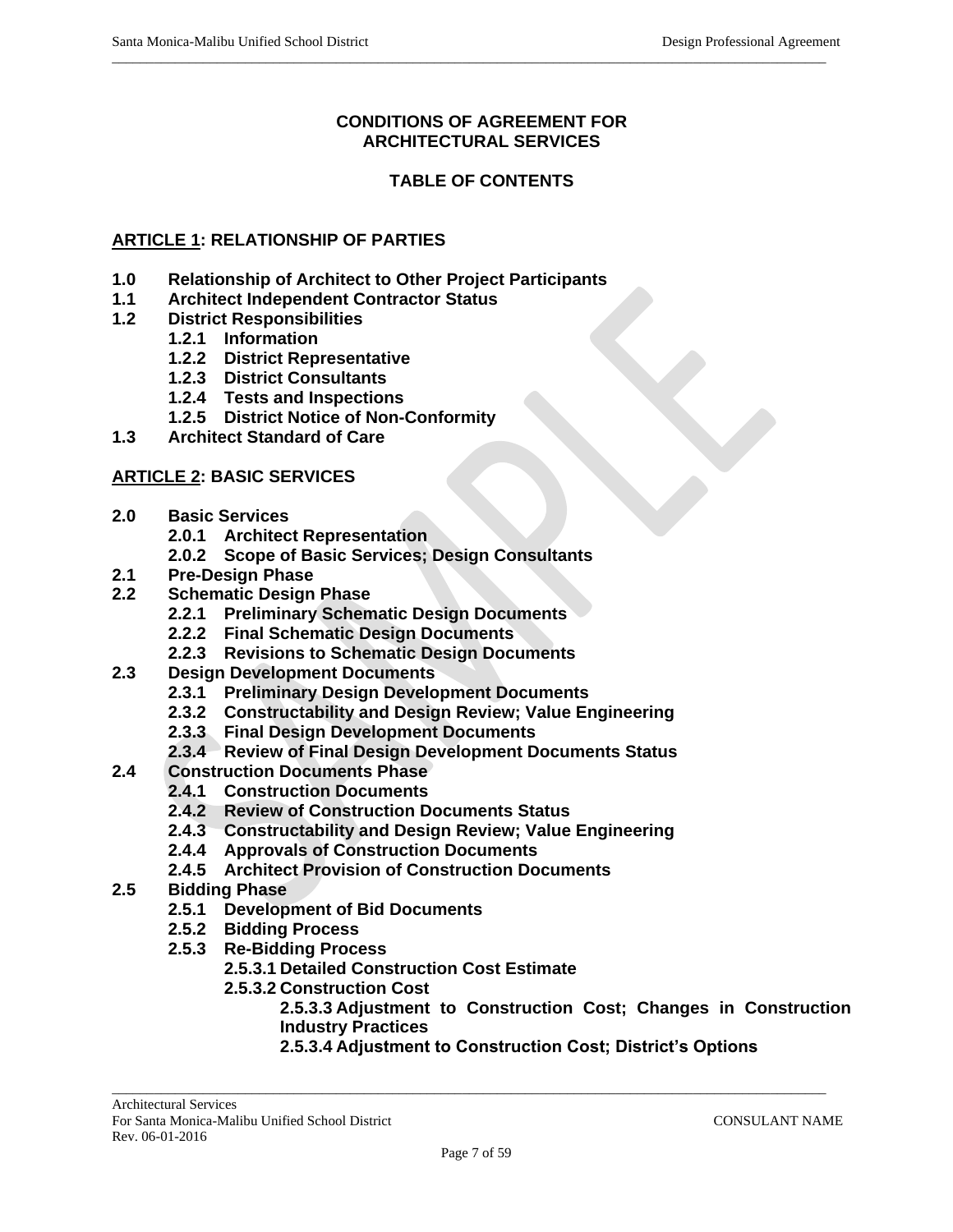**2.5.3.5 Constructability and Design Review; Value Engineering to Achieve Necessary Savings**

- **2.6 Construction Phase**
	- **2.6.1 Administration of Construction Contract**
	- **2.6.2 Site Observations**
		- **2.6.2.1 Purpose of the Site Observations**
	- **2.6.3 Contractor Applications for Payment**
		- **2.6.3.1 Development of Payment Procedures**
		- **2.6.3.2 Certification of Payment Due**
		- **2.6.3.3 Limitations Upon Architect's Certification**

 $\_$  ,  $\_$  ,  $\_$  ,  $\_$  ,  $\_$  ,  $\_$  ,  $\_$  ,  $\_$  ,  $\_$  ,  $\_$  ,  $\_$  ,  $\_$  ,  $\_$  ,  $\_$  ,  $\_$  ,  $\_$  ,  $\_$  ,  $\_$  ,  $\_$  ,  $\_$  ,  $\_$  ,  $\_$  ,  $\_$  ,  $\_$  ,  $\_$  ,  $\_$  ,  $\_$  ,  $\_$  ,  $\_$  ,  $\_$  ,  $\_$  ,  $\_$  ,  $\_$  ,  $\_$  ,  $\_$  ,  $\_$  ,  $\_$  ,

- **2.6.3.4 Final Payment**
- **2.6.3.5 Timely Action by Architect**
- **2.6.4 Rejection of Work**
- **2.6.5 Submittals**
	- **2.6.5.1 Submittal Procedures**
	- **2.6.5.2 Submittal Review**
	- **2.6.5.3 Limitations Upon Submittal Review**
- **2.6.6 Changes**
	- **2.6.6.1 Changes Procedures and Processing**
	- **2.6.6.2 Evaluation of Changes; Change Orders**
	- **2.6.6.3 Authority to Direct Minor Changes**
- **2.6.7 Interpretations**
	- **2.6.7.1 Procedures for Handling Contractor's Requests**
	- **2.6.7.2 Architect's Interpretation**
	- **2.6.7.3 Effect of Architect's Decisions**
	- **2.6.7.4 Contractor Claims**
- **2.6.8 Limitations Upon Architect's Construction Phase Services**
- **2.7 Post-Construction Phase**
	- **2.7.1 Substantial Completion**
	- **2.7.2 Punchlist**
	- **2.7.3 Final Completion**
	- **2.7.4 Close-Out Documents**

## **ARTICLE 3: ADDITIONAL SERVICES**

- **3.0 Additional Services**
- **3.1 Contingent Additional Services**
- **3.3 Optional Additional Services**

## **ARTICLE 4: INSURANCE AND INDEMNITY**

- **4.0 Architect Insurance and Indemnity**
- **4.1 Insurance**
	- **4.1.1 Automobile Liability**
	- **4.1.2 Commercial General Liability**
	- **4.1.3 Professional Liability**
	- **4.1.4 Worker's Compensation**
	- **4.1.5 Professional Sub-Consultants**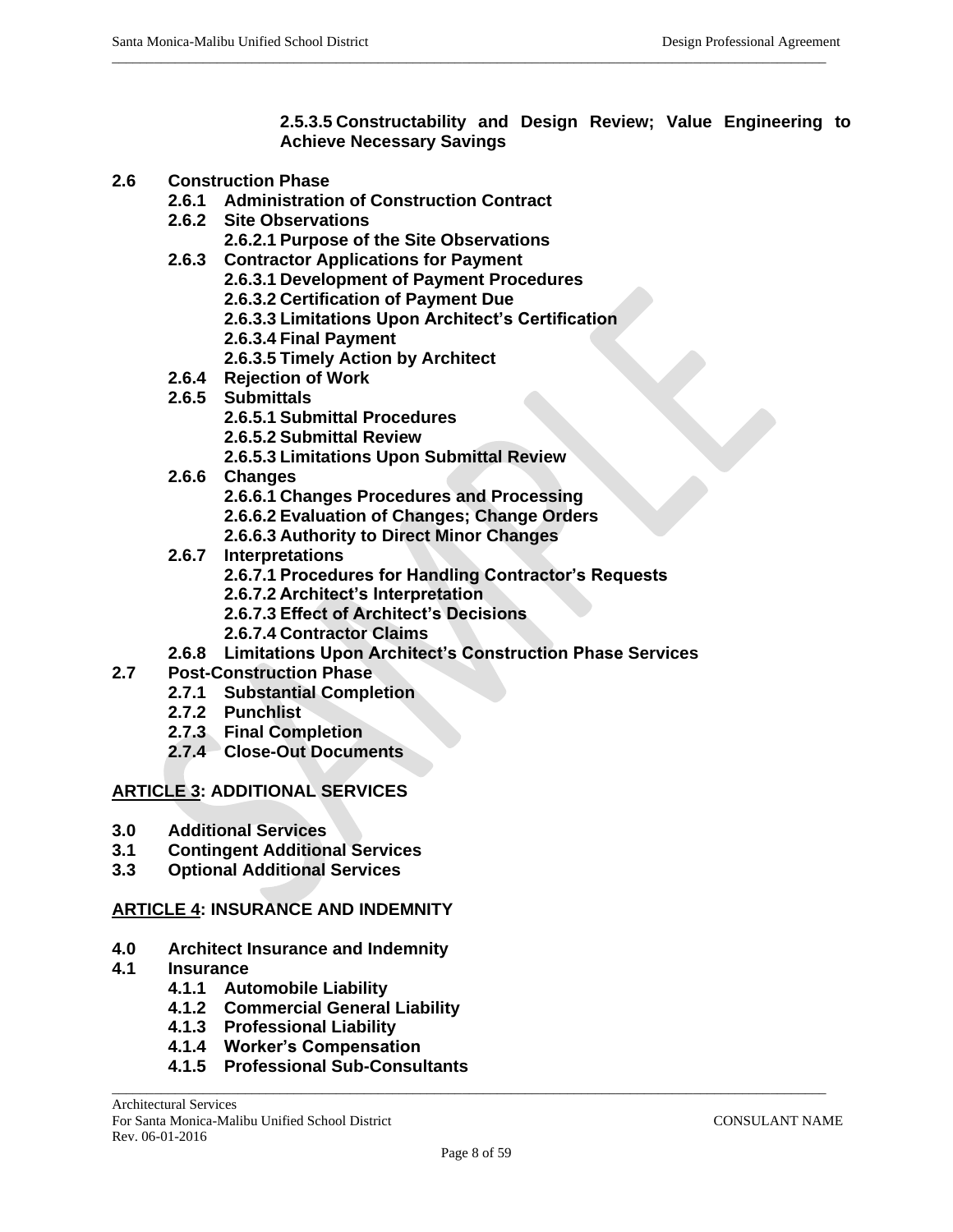- **4.2 Architect Indemnity of District**
- **4.3 District Indemnity of Architect**

### **ARTICLE 5: TERMINATION; SUSPENSION**

- **5.0 Termination for Default**
- **5.1 District's Right to Suspend**
- **5.2 District's Termination of Agreement for Convenience**
- **5.3 Architect Suspension of Services**
- **5.4 Delivery of Documents to District; Assignment of Contracts and Subcontracts**

 $\_$  ,  $\_$  ,  $\_$  ,  $\_$  ,  $\_$  ,  $\_$  ,  $\_$  ,  $\_$  ,  $\_$  ,  $\_$  ,  $\_$  ,  $\_$  ,  $\_$  ,  $\_$  ,  $\_$  ,  $\_$  ,  $\_$  ,  $\_$  ,  $\_$  ,  $\_$  ,  $\_$  ,  $\_$  ,  $\_$  ,  $\_$  ,  $\_$  ,  $\_$  ,  $\_$  ,  $\_$  ,  $\_$  ,  $\_$  ,  $\_$  ,  $\_$  ,  $\_$  ,  $\_$  ,  $\_$  ,  $\_$  ,  $\_$  ,

## **ARTICLE 6: GENERAL**

- **6.1 Marginal Headings; Captions**
- **6.2 Cumulative Rights, No Waiver**
- **6.3 Notices**
- **6.4 Disputes**
	- **6.4.1 Continuation of Architect Services**
	- **6.4.2 Attorneys' Fees**
- **6.5 Severability**
- **6.6 Records**
	- **6.6.1 Architect Accounting Records**
	- **6.6.2 Project Records**
- **6.7 No Contractual Relationship With Contractors; No Third Party Beneficiaries**
- **6.8 Definitions**
	- **6.8.1 Construction Contract**
	- **6.8.2 Contractor**
	- **6.8.3 Drawings and Specifications**
	- **6.8.4 Design Documents**
	- **6.8.5 Sub-Consultants**
	- **6.8.6 Instruments of Services**
	- **6.8.7 Construction Documents**
	- **6.8.8 Submittals**
	- **6.8.9 Site**
	- **6.8.10 Work**
	- **6.8.11 District Project Manager**
	- **6.8.12 Construction Cost**
- **6.9 Use of Design Documents**
	- **6.9.1 Ownership**
	- **6.9.2 Electronic Deliverables**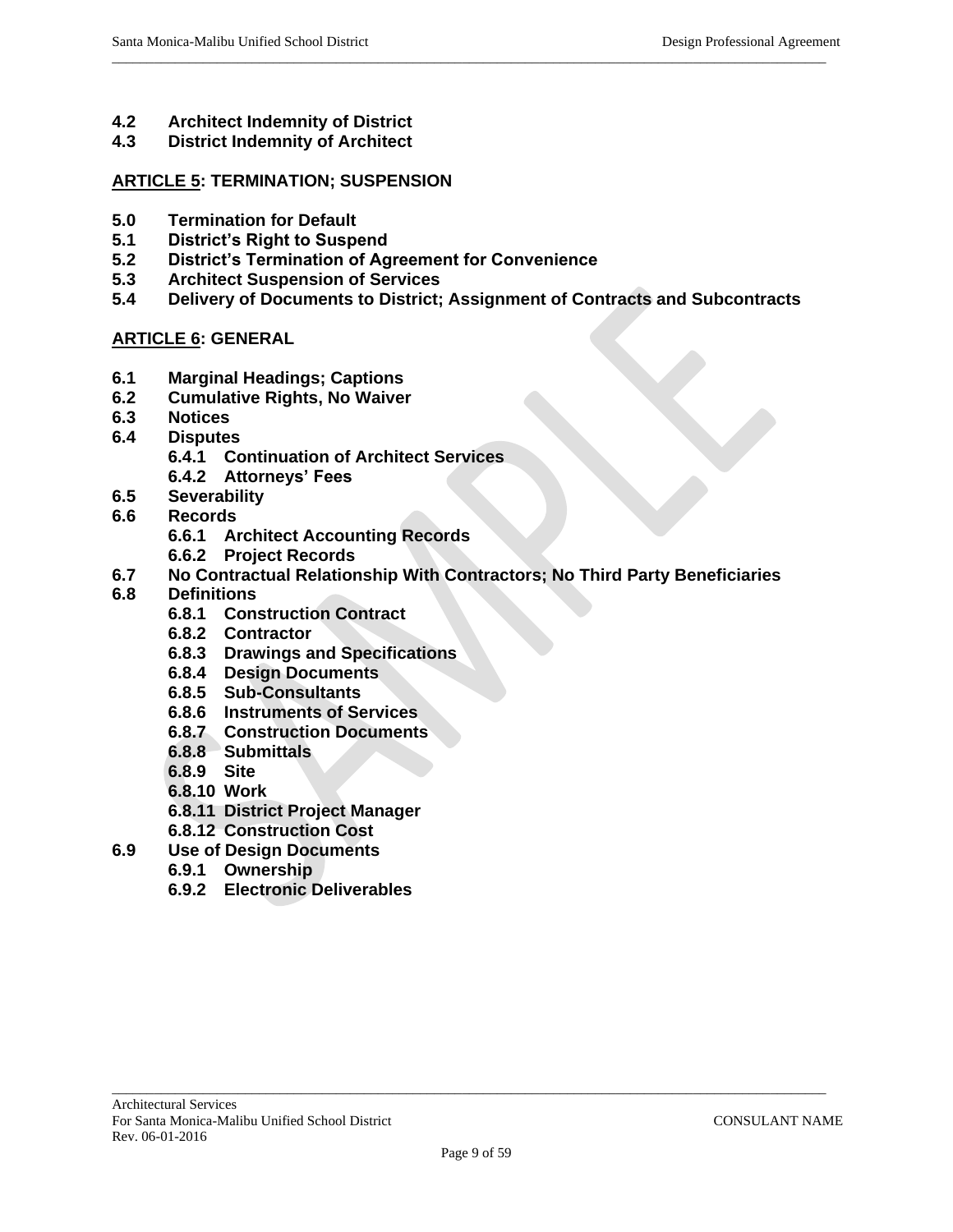### **CONDITIONS OF AGREEMENT FOR ARCHITECTURAL SERVICES**

 $\_$  ,  $\_$  ,  $\_$  ,  $\_$  ,  $\_$  ,  $\_$  ,  $\_$  ,  $\_$  ,  $\_$  ,  $\_$  ,  $\_$  ,  $\_$  ,  $\_$  ,  $\_$  ,  $\_$  ,  $\_$  ,  $\_$  ,  $\_$  ,  $\_$  ,  $\_$  ,  $\_$  ,  $\_$  ,  $\_$  ,  $\_$  ,  $\_$  ,  $\_$  ,  $\_$  ,  $\_$  ,  $\_$  ,  $\_$  ,  $\_$  ,  $\_$  ,  $\_$  ,  $\_$  ,  $\_$  ,  $\_$  ,  $\_$  ,

#### **ARTICLE 1 RELATIONSHIP OF PARTIES**

- **1.0 Relationship of Architect to Other Project Participants.** The Architect's services hereunder shall be provided in conjunction with contracts between the District and other Project participants including the Contractor and the District's Project Manager, if one is retained by the District for the Project. The Contractor awarded the Contract for construction of the Project is responsible for performance of its obligations under its contract with the District. Architect's services hereunder shall not be deemed or construed to be Architect's assumption of responsibility for, or control over construction means, methods sequences or procedures, or for safety at the Site, all of which are and remain the responsibility of the Contractor.
- **1.1 Architect Independent Contractor Status.** In providing services hereunder, Architect shall be an independent contractor to the District. The express terms hereof set forth the limited extent to which Architect is authorized to act on behalf of the District in its independent contractor capacity. Architect shall be responsible to the District and third parties for the consequences of Architect's actions or conduct which exceeds the express limited scope of Architect's authority to act on behalf of the District set forth herein. With prior written approval of the District, the Architect may enter into subcontracts with Sub-Consultants and retained parties for the performance of parts of the services associated with this Agreement. Nothing in this Agreement shall constitute any contractual relationship between any such Sub-Consultant or retained party and the Project Manager or the District or any obligation on the part of the Project Manager or the District to pay, or to be directly responsible for the payment of, any sums to any such Sub-Consultant or retained party without the prior written approval of the District.

# **1.2 District Responsibilities.**

- **1.2.1 Information.** The District shall provide full information regarding the Project, including the District's objectives, general description of the scope, schedule requirements, construction budget, topographical surveys, geotechnical investigations, hazardous material reports, record drawings and other constraints and requirements which may affect the Project.
- **1.2.2 District Representative.** The District shall designate a representative to act on the District's behalf with respect to the Project and who shall be authorized to render decisions on behalf of the District and to carry out the District's responsibilities under this Agreement, all of which shall be discharged or performed in a manner so as to avoid unreasonable delay in the orderly and sequential progress of Project design and construction and Architect's services hereunder.
- **1.2.3 District Consultants.** Except for the Sub-Consultants retained by the Architect, the District shall furnish all legal, accounting, insurance and other consulting services as may be necessary for the Project.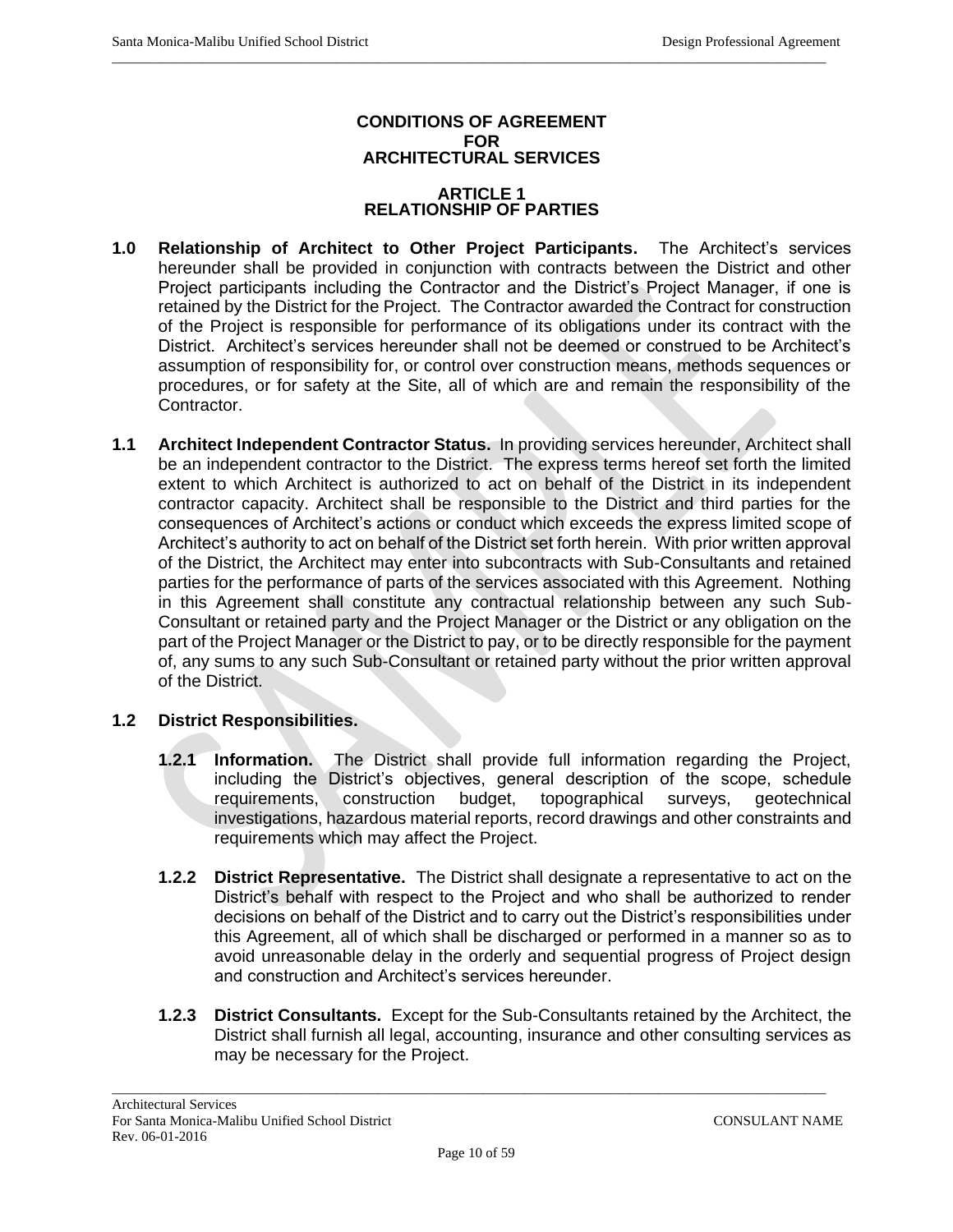**1.2.4 Tests and Inspections.** The District shall furnish or otherwise retain inspection or testing services in connection with construction of the Project as required by applicable code, regulation or ordinance or the terms of the Construction Contract. The District shall provide, if required by applicable code, regulation or rule or by conditions encountered, tests or inspections for hazardous or toxic materials.

 $\_$  ,  $\_$  ,  $\_$  ,  $\_$  ,  $\_$  ,  $\_$  ,  $\_$  ,  $\_$  ,  $\_$  ,  $\_$  ,  $\_$  ,  $\_$  ,  $\_$  ,  $\_$  ,  $\_$  ,  $\_$  ,  $\_$  ,  $\_$  ,  $\_$  ,  $\_$  ,  $\_$  ,  $\_$  ,  $\_$  ,  $\_$  ,  $\_$  ,  $\_$  ,  $\_$  ,  $\_$  ,  $\_$  ,  $\_$  ,  $\_$  ,  $\_$  ,  $\_$  ,  $\_$  ,  $\_$  ,  $\_$  ,  $\_$  ,

- **1.2.5 District Notice of Non-Conformity.** The District will give prompt written notice to the Architect if the District becomes aware of any fault, failure or neglect of Architect or in the services provided by Architect hereunder; provided that the failure or delay by District in giving such written notice shall not constitute a waiver of any right or remedy of the District arising out of such fault, failure or neglect of the Architect.
- **1.3 Architect Standard of Care.** Architect shall provide the Basic Services and authorized Additional Services: (i) using its professional skill and judgment; (ii) acting with due care and in accordance with respective applicable professional standards of care under California law for those providing similar services for projects of the size, scope and complexity of the Project; (iii) the terms of this Agreement; and (iv) in accordance with said standards regarding application and interpretation of applicable law, code, rule or regulation at the time services are rendered. All services provided pursuant to this Agreement shall be in accordance with the applicable provisions of the California Public Contract Code. The Architect shall be entitled to rely on the accuracy and completeness of services and information furnished by the Owner. The Architect shall provide prompt written notice to the Owner if the Architect becomes aware of any errors, omissions or inconsistencies in such services or information.

#### **ARTICLE 2 BASIC SERVICES**

## **2.0 Basic Services.**

**2.0.1 Architect Representation.** The Architect shall designate a Project Architect and/or Architectural Project Manager for all Phases of Basic Services. The Architect's Project Architect and/or Architectural Project Manager shall be reasonably satisfactory to the District and shall not be removed or replaced without prior written approval of the District. In seeking to replace an approved Project Architect and/or Architectural Project Manager, the Architect shall provide the District with a request in writing specifying the reason for the substitution or replacement and including the resume and qualifications of the proposed Project Architect and/or Architectural Project Manager. Notwithstanding any approval by the District of a Project Architect and/or Architectural Project Manager, the District reserves the right to require the removal and/or replacement of any Project Architect and/or Architectural Project Manager in its sole discretion and at no expense to the District. The Project Architect and/or Architectural Project Manager shall have the overall responsibility for performance of Architect's obligations hereunder and be authorized to act on behalf of the Architect in discharge of Architect's services hereunder. During the Construction Phase, the Project Architect and/or Architectural Project Manager shall be readily available and provide by telephone, telecopier, correspondence or other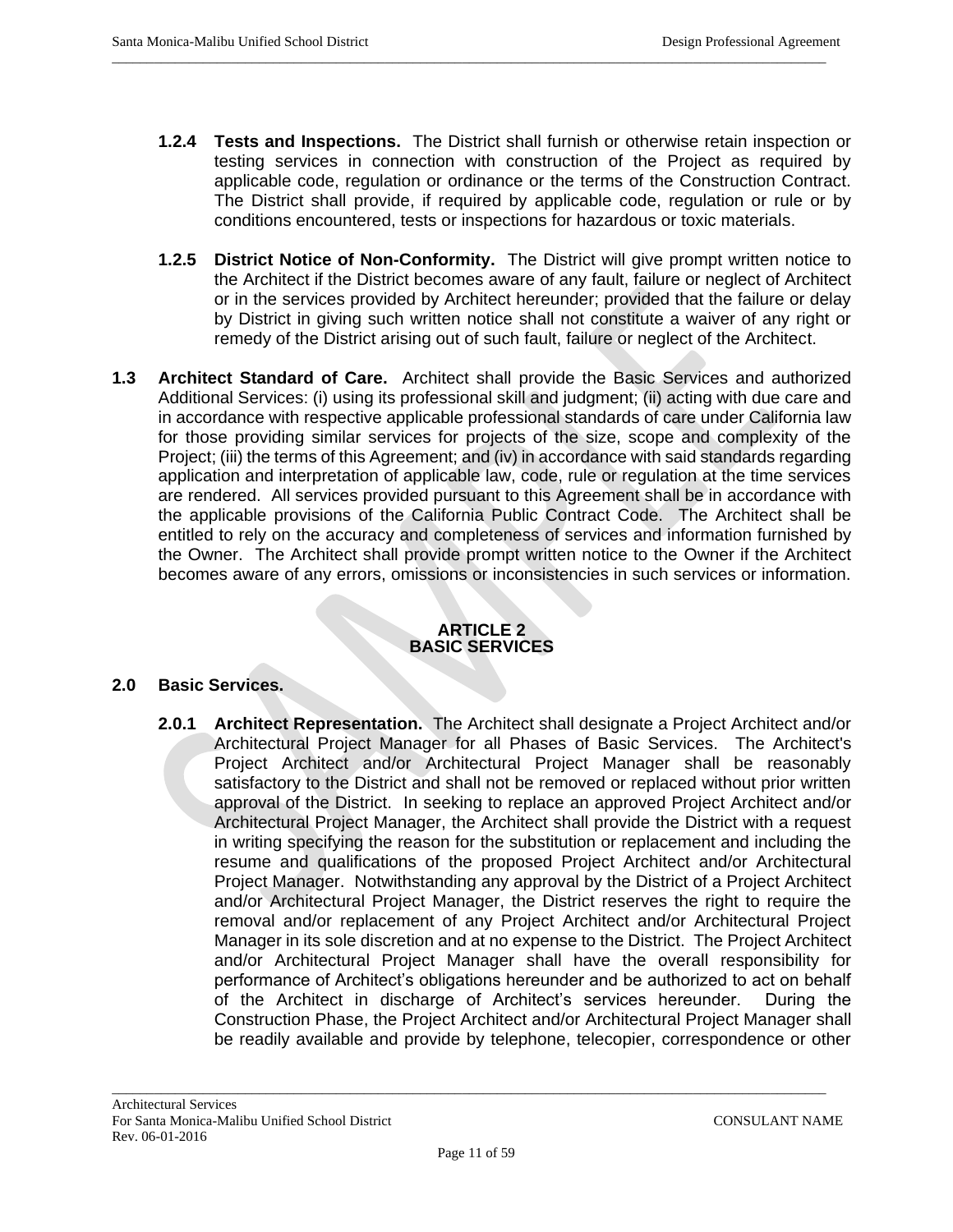means of communication to provide design direction and decisions as necessary to avoid delay, hindrance or interruption of Project construction progress.

**2.0.2 Scope of Basic Services; Design Consultants.** Basic Services are enumerated in this Article 2 and, more specifically, in the attached **Exhibit "A"** Scope of Basic Services attached hereto and incorporated herein by this reference. Basic Services include services and/or work product provided or performed by the Sub-Consultants identified in **Exhibit "D**" attached hereto. In the event of any conflicts, inconsistencies or ambiguities between the terms and conditions of this Article 2 and those set forth in the **Exhibit "A"** Scope of Basic Services, the latter shall control. Where any portion of this Article 2 is silent and information or services are provided in the **Exhibit "A"** Scope of Basic Services, the latter shall control.

 $\_$  ,  $\_$  ,  $\_$  ,  $\_$  ,  $\_$  ,  $\_$  ,  $\_$  ,  $\_$  ,  $\_$  ,  $\_$  ,  $\_$  ,  $\_$  ,  $\_$  ,  $\_$  ,  $\_$  ,  $\_$  ,  $\_$  ,  $\_$  ,  $\_$  ,  $\_$  ,  $\_$  ,  $\_$  ,  $\_$  ,  $\_$  ,  $\_$  ,  $\_$  ,  $\_$  ,  $\_$  ,  $\_$  ,  $\_$  ,  $\_$  ,  $\_$  ,  $\_$  ,  $\_$  ,  $\_$  ,  $\_$  ,  $\_$  ,

**2.1 Pre-Design Phase.** The Architect shall provide those services necessary to define the Project program and design time requirements prior to commencing design. The Architect shall assist the District in the preparation of facilities programming for the Project to define the scope, size, functions, space relationship and site development, including definition of Project construction budget, alternative methods for design and construction of the Project, and selection of materials, building systems and equipment. The Architect shall use its best judgment in determining the balance between the size, type and quality of construction to achieve a satisfactory solution within the Project's budget. The Architect shall provide reasonable assistance to the District in securing easements, encroachment permits, rights of way, dedications, infrastructures and road improvements, as well as coordinating with the civil engineer and adjacent property owners.

## **2.2 Schematic Design Phase.**

- **2.2.1 Preliminary Schematic Design Documents**. Based upon scope, budget, schedule and other requirements or constraints mutually agreed upon and understood between the District and Architect, the Architect shall prepare Preliminary Schematic Design Documents consisting of drawings and other documents illustrating scale and other relationships of the various components of the Work of the Project and an outline of Specifications. Upon completion of the Preliminary Schematic Design Documents, or at such other intervals during Architect's development of Preliminary Schematic Design Documents as may be agreed upon by District and Architect, the Architect shall submit the same to the District for information and review.
- **2.2.2 Final Schematic Design Documents.** The District and Architect will confer and consult with each other to arrive at mutual understandings and agreements as to which of the design, constructability and value engineering comments and other comments of the District to the Preliminary Schematic Design Documents are to be incorporated into the Final Schematic Design Documents. Architect shall prepare Final Schematic Design Documents, which consist of the Preliminary Schematic Design Documents revised to incorporate therein the mutually agreed upon design, constructability, value engineering and other comments. Upon completion of the Final Schematic Design Documents, Architect shall submit the same to the District for review and approval; comments or revisions of the District to the Final Schematic Design Documents shall be incorporated by the Architect into the Design Development Documents.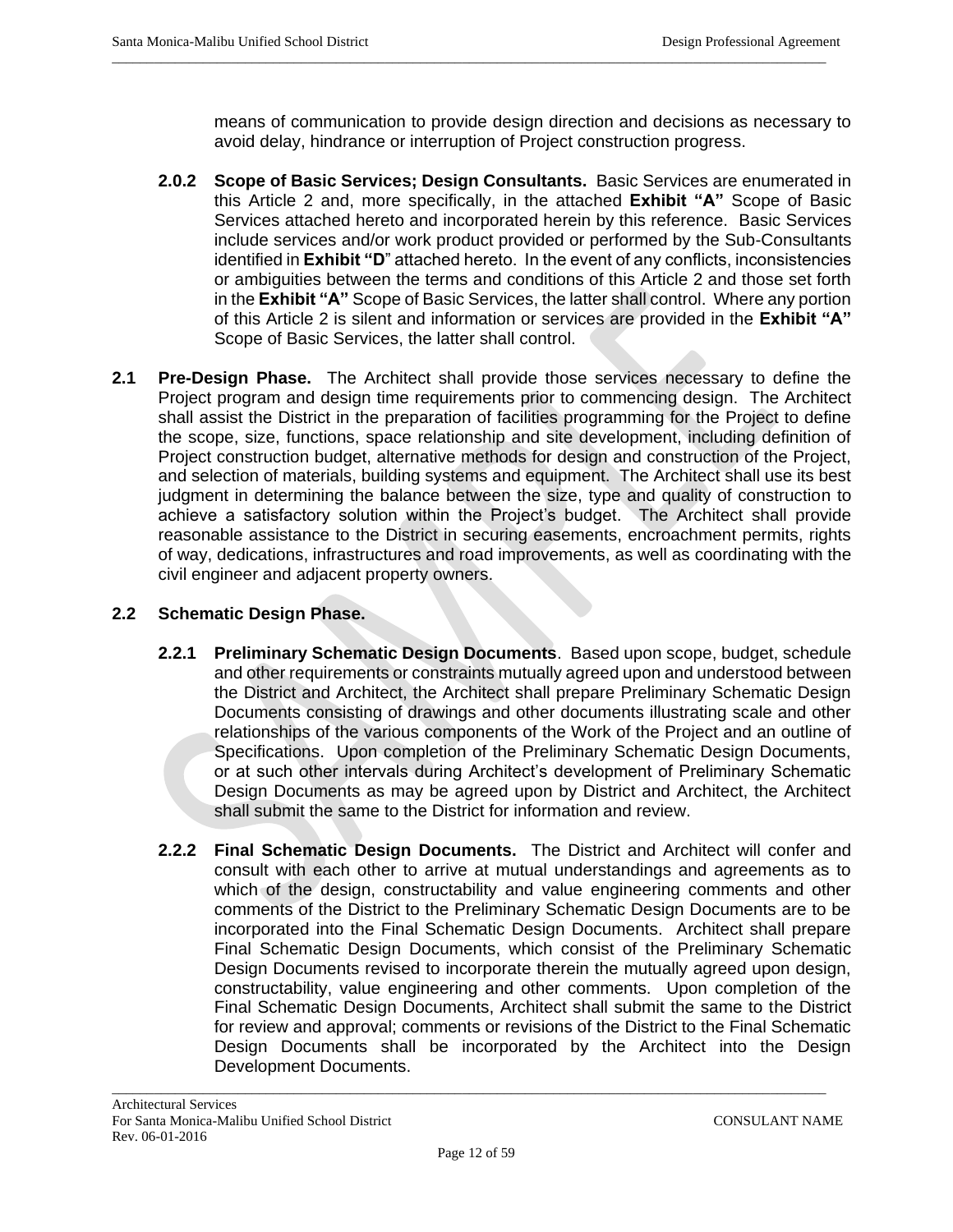**2.2.3 Revisions to Schematic Design Documents.** If the estimate of Construction Cost for the Project as depicted in the Schematic Design Documents exceeds the District's budget, the Architect shall revise the Schematic Design Documents without adjustment of the Contract Price as necessary to conform to the District's budget, unless the District approves the Schematic Design Documents and modifies the budget accordingly.

 $\_$  ,  $\_$  ,  $\_$  ,  $\_$  ,  $\_$  ,  $\_$  ,  $\_$  ,  $\_$  ,  $\_$  ,  $\_$  ,  $\_$  ,  $\_$  ,  $\_$  ,  $\_$  ,  $\_$  ,  $\_$  ,  $\_$  ,  $\_$  ,  $\_$  ,  $\_$  ,  $\_$  ,  $\_$  ,  $\_$  ,  $\_$  ,  $\_$  ,  $\_$  ,  $\_$  ,  $\_$  ,  $\_$  ,  $\_$  ,  $\_$  ,  $\_$  ,  $\_$  ,  $\_$  ,  $\_$  ,  $\_$  ,  $\_$  ,

## **2.3 Design Development Documents.**

- **2.3.1 Preliminary Design Development Documents.** Based upon Final Schematic Design Documents approved by the District, the Architect shall prepare Preliminary Design Development Documents for the Project for review and approval by the District. Preliminary Design Development Documents shall consist of Drawings, Specifications and other documents establishing and describing the size and character of architectural, mechanical, electrical, structural and plumbing systems, materials and other significant components of the Work of the Project as necessary or appropriate.
- **2.3.2 Constructability and Design Review; Value Engineering.** Upon completion of Preliminary Design Development Documents, or such earlier intervals as may be mutually agreed between the District and Architect, the Architect shall submit Preliminary Design Development Documents to the District for review and comment, including constructability reviews and/or value engineering comments.
- **2.3.3 Final Design Development Documents.** The District and Architect will confer and consult with each other to arrive at mutual understandings and agreements as to which of the design, constructability and value engineering comments and other comments of the District are to be incorporated into the Final Design Development Documents for the Project. Architect shall prepare Final Design Development Documents incorporating therein the mutually agreed upon comments of the District. Upon completion of the Final Design Development Documents, Architect shall submit the same to the District for information and approval. Architect shall revise the Final Design Development Documents as necessary to obtain the District's reasonable approval thereof; comments or revisions of the District to the Final Design Documents shall be incorporated by the Architect into the Construction Documents.
- **2.3.4 Review of Final Design Development Documents Status.** At intervals mutually agreed upon by the District and Architect, or in the absence of such mutual agreement at such intervals as reasonably determined by District, Architect shall provide to the District, for review and information, the Drawings, Specifications and other Design Documents for the Project depicting the then current status of the Architect's preparation of Final Design Development Documents.

## **2.4 Construction Documents Phase.**

**2.4.1 Construction Documents.** Based upon the approved Final Design Development Documents for the Project, the Architect shall prepare Construction Documents consisting of all Drawings and Specifications and other Design Documents necessary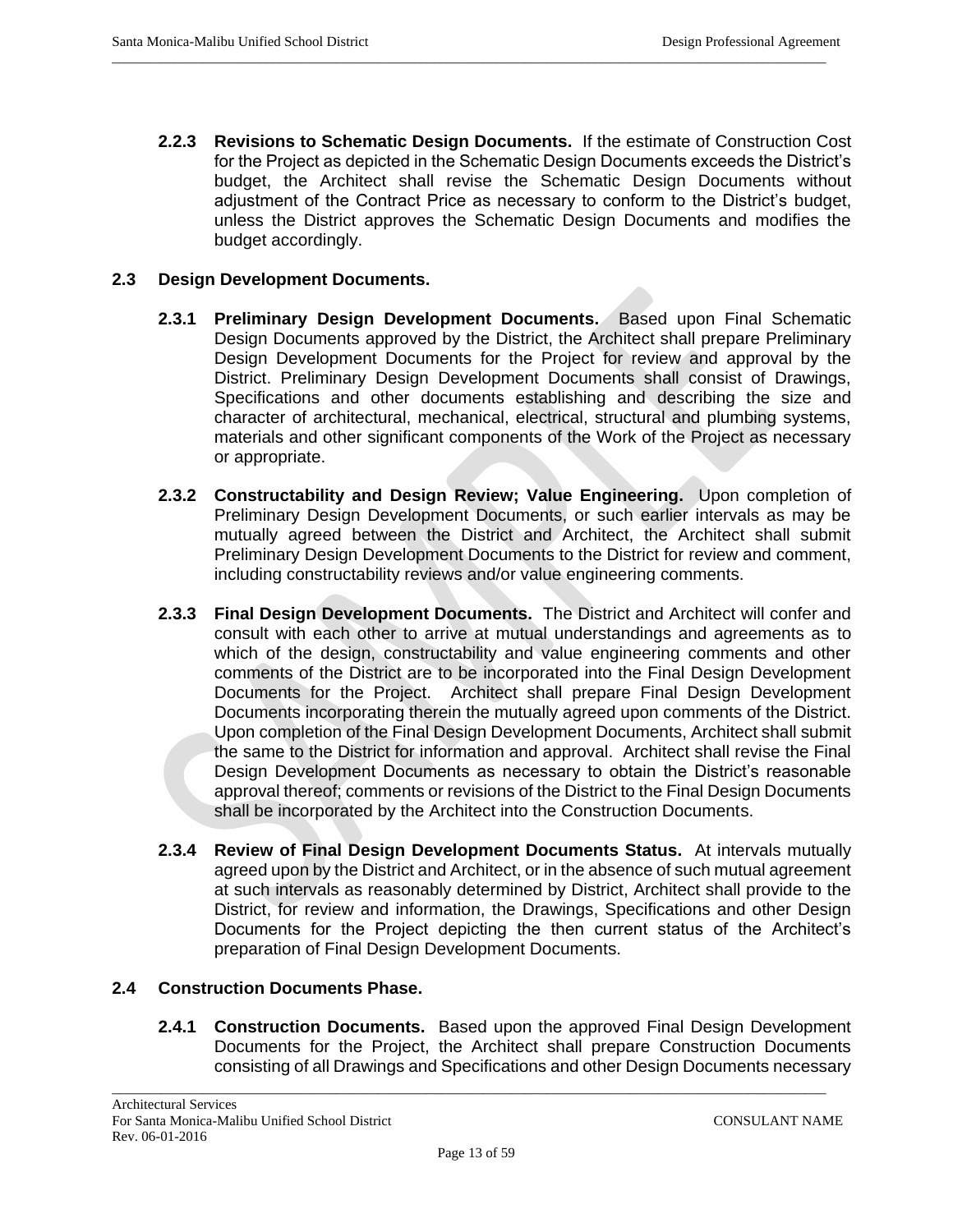or appropriate for setting forth in detail the requirements for the Work of the Project with sufficient clarity, coordination and consistency to permit qualified and capable Trade Contractor(s) to bid upon and construct the Work depicted therein.

**2.4.2 Review of Construction Documents Status.** In addition to the submittal of Construction Documents to the District pursuant to Article 2.4.3 below, at intervals mutually agreed upon by the District and Architect, or in the absence of such mutual agreement at such intervals as reasonably determined by the District, Architect shall provide Drawings, Specifications and other Design Documents depicting the then current status of the Architect's preparation of Construction Documents for the Project to the District for information and review.

 $\_$  ,  $\_$  ,  $\_$  ,  $\_$  ,  $\_$  ,  $\_$  ,  $\_$  ,  $\_$  ,  $\_$  ,  $\_$  ,  $\_$  ,  $\_$  ,  $\_$  ,  $\_$  ,  $\_$  ,  $\_$  ,  $\_$  ,  $\_$  ,  $\_$  ,  $\_$  ,  $\_$  ,  $\_$  ,  $\_$  ,  $\_$  ,  $\_$  ,  $\_$  ,  $\_$  ,  $\_$  ,  $\_$  ,  $\_$  ,  $\_$  ,  $\_$  ,  $\_$  ,  $\_$  ,  $\_$  ,  $\_$  ,  $\_$  ,

- **2.4.3 Third Party Reviews.** If, during development of construction documents, it is determined that the project is exceeding the Estimated Construction Cost, the District reserves the right to conduct a constructability review, design review and/or value engineering of the Construction Documents. If the District elects to conduct third party reviews, the District shall notify the Architect of the same and thereupon at Architect's completion of the Construction Documents for the Project to 50% and 95%, the Construction Documents shall be submitted to the District for constructability and design review and value engineering comments. The District and Architect will confer and consult with the other to arrive at mutual understandings and agreements as to which of the constructability, design and value engineering comments are to be incorporated into the Construction Documents. These mutually agreed upon comments shall be documented in list form by the Architect and submitted to the District for revisions and/or comments. Architect's Construction Documents for the Project shall incorporate such mutually agreed upon comments and the Architect shall submit revised Construction Documents for the Project to the District for review and approval. Architect shall revise Construction Documents as necessary to obtain the District's reasonable approval thereof.
- **2.4.4 Approvals of Construction Documents.** The Architect shall obtain all necessary approvals for the Construction Documents for the Project from governmental agencies with jurisdiction therefor as necessary for the bidding and construction of the Work depicted in the Construction Documents, including without limitation, approvals by the Division of State Architect ("DSA"). Architect shall revise the Construction Documents as required by DSA or other governmental agencies to obtain their respective approvals of the Construction Documents. Except for the Architect's fees (which are included in the Contract Price for Basic Services) incurred in obtaining such approvals or preparing revisions pursuant to the foregoing, the District shall pay all other costs or fees necessary for obtaining such approvals.
- **2.4.5 Architect Provision of Construction Documents.** The Architect shall provide the District with one clear background reproducible copy of the Drawings contained in the final approved Construction Document for bidding and construction purposes. Reproduction of these sets for the District's bidding is at the cost of the District, except to the extent that reproduction is required by revisions or corrections arising out of negligent errors or omissions of the Architect or its Design Consultants, in which case, the Architect shall bear all costs of revisions or corrections including reproduction of revised Drawings. The District will furnish Architect the number of sets necessary, as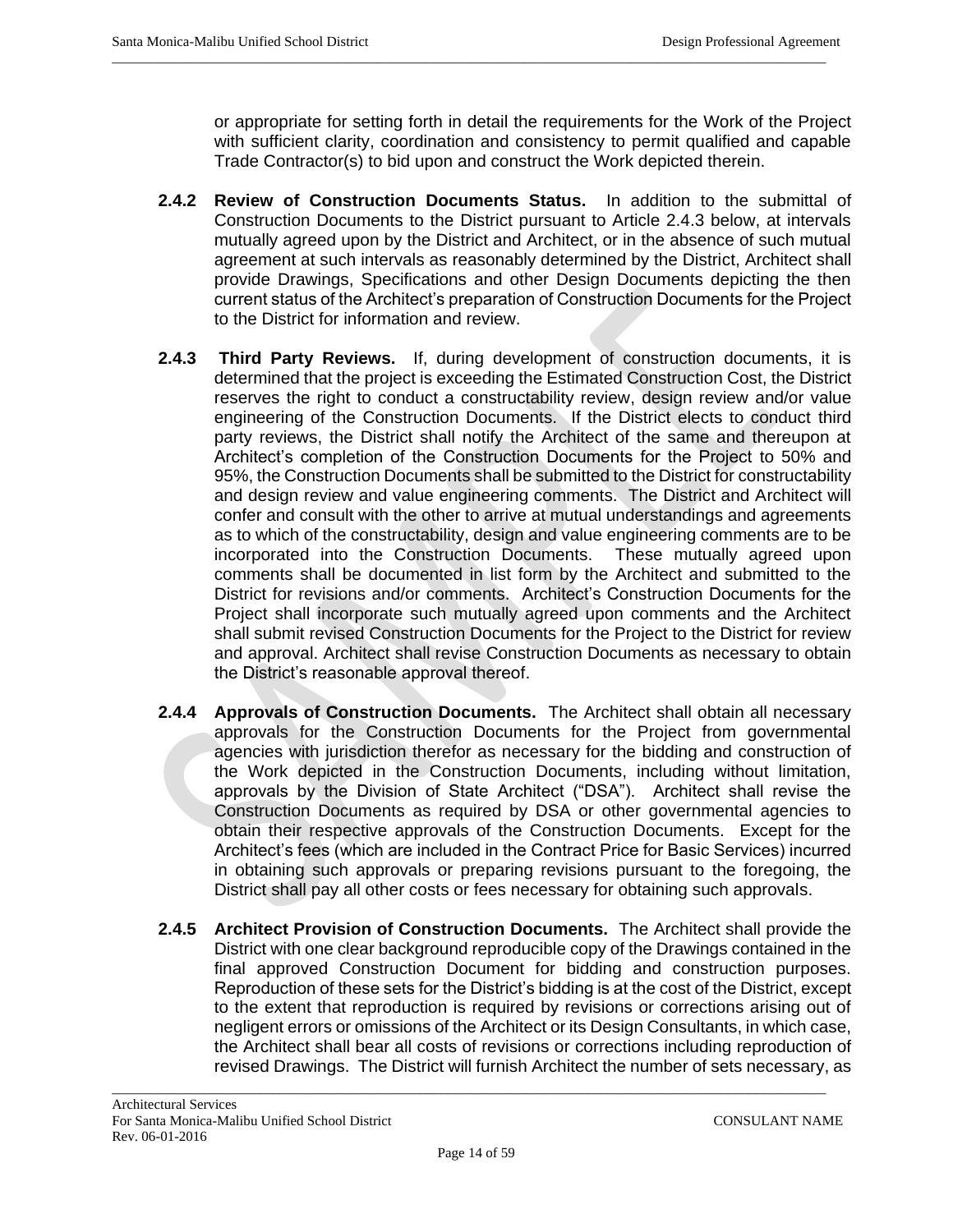agreed to by the District, of the final approved Construction Documents for use by Architect and its Design Consultants in the Bidding and Construction Phases of the Project.

 $\_$  ,  $\_$  ,  $\_$  ,  $\_$  ,  $\_$  ,  $\_$  ,  $\_$  ,  $\_$  ,  $\_$  ,  $\_$  ,  $\_$  ,  $\_$  ,  $\_$  ,  $\_$  ,  $\_$  ,  $\_$  ,  $\_$  ,  $\_$  ,  $\_$  ,  $\_$  ,  $\_$  ,  $\_$  ,  $\_$  ,  $\_$  ,  $\_$  ,  $\_$  ,  $\_$  ,  $\_$  ,  $\_$  ,  $\_$  ,  $\_$  ,  $\_$  ,  $\_$  ,  $\_$  ,  $\_$  ,  $\_$  ,  $\_$  ,

### **2.5 Bidding Phase.**

- **2.5.1 Development of Bid Documents.** In consultation with the District, the Architect will advise and make recommendations to the District for bidding and award of the Construction Contract. Architect will generally review and comment upon the District's proposed forms of Construction Contract and General, Special and other Conditions thereof for conformity and consistency with the Construction Documents. Architect shall assist the District in preparation of information, documents and forms necessary or appropriate for bidding.
- **2.5.2 Bidding Process.** During the bidding for Construction Contract, Architect will: (i) attend pre-bid conference(s), as called by the District; (ii) assist the District in responding to bidders' inquiries, questions or clarifications relating to the bidding, the Project, or the Construction Documents; and (iii) where necessary or appropriate, the Architect will prepare and assist the District in issuance of addenda to the Contract Documents, Bid Documents and/or Construction Documents for the Project. Architect will assist the District in the receipt and review of bidders' or Bid Proposals, including the review of Bids Proposals for responsiveness and bidder responsibility, analyses of Bid Proposals and recommendations for the selection of the Contractor for the award of the Construction Contract. As requested by the District, the Architect will assist the District in obtaining all necessary approvals for award of the Construction Contract.

#### **2.5.3. Re-Bidding Process.**

- 2.5.3.1. Detailed Construction Cost Estimate.The Architect, as a design professional familiar with the construction industry, shall develop a series of detailed Construction Cost estimates. Should the Construction Cost estimate exceed the Estimated Construction Cost at any time during design, the Architect shall immediately implement a process of redesign to bring the Project into compliance with the Construction Cost. All redesign shall be at no additional cost to the District.
- 2.5.3.2 Adjustment to Construction Cost; Changes in Construction Industry Prices. If bids are not received within the time scheduled at the time the Estimated Construction Cost was established, due to causes beyond the Architect's control and through no fault or neglect of the Architect, the Estimated Construction Cost established as a condition of this Agreement shall be adjusted to reflect any change in the general level of prices in the construction industry between the originally scheduled date and the date on which bids are received.
- 2.5.3.3 Adjustment to Construction Cost; District's Options.If the Estimated Construction Cost (adjusted as provided in Article 2.4.3.3) is more than one hundred ten percent (110%) of the sum of the lowest figures from bona fide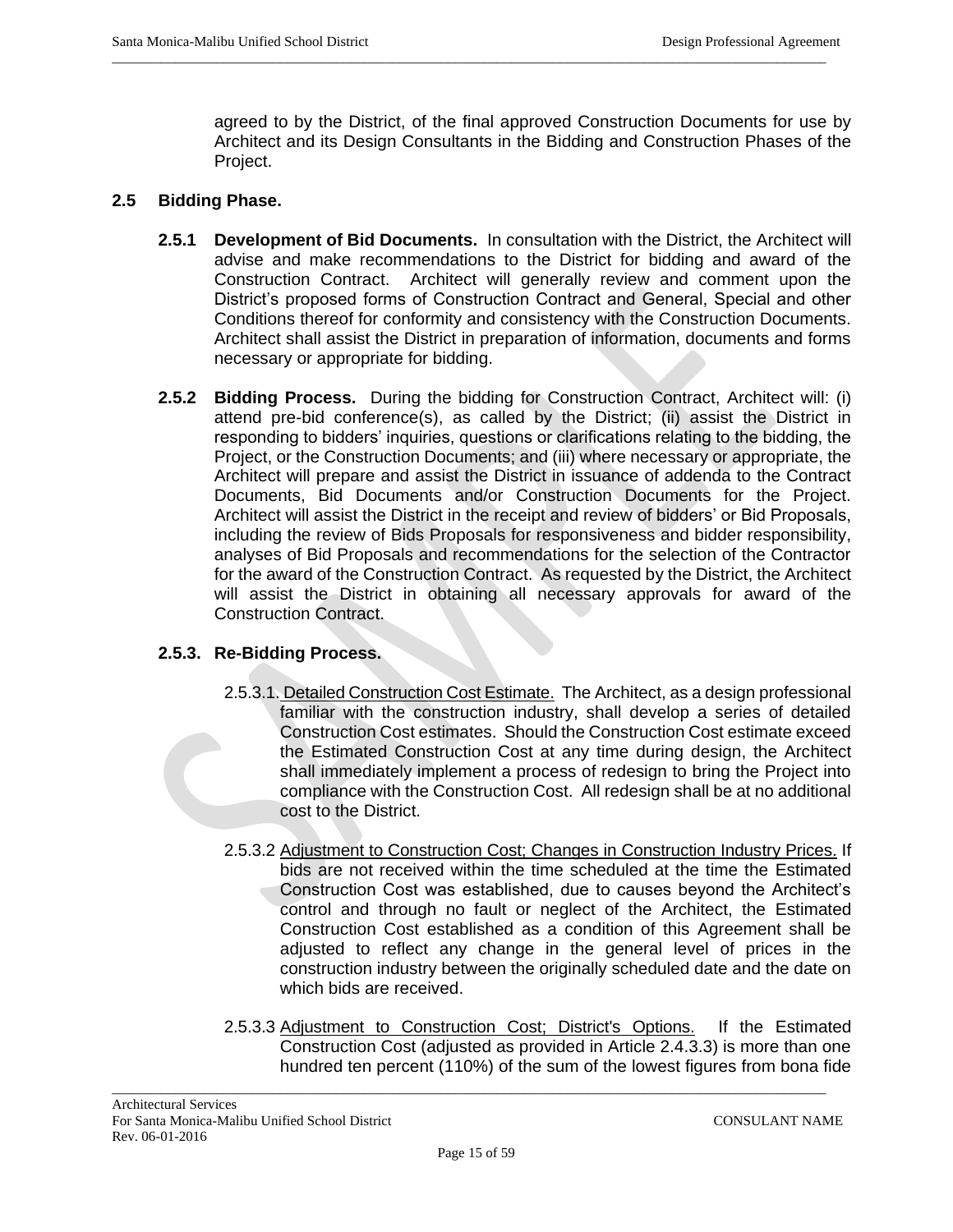bids or negotiated proposals, plus the District's reasonable estimate of other elements of Estimated Construction Cost for the Project, the District shall do one of the following: i) give written approval of an increase or decrease in such Estimated Construction Cost; ii) authorize rebidding or renegotiation of the Project or portions of the Project within a reasonable time; iii) if the Project is abandoned, terminate in accordance with Article 5.2; iv) instruct the Architect to revise the Project scope and quality as required to decrease the Estimated Construction Cost. In the case of (iv), the Architect shall, without additional cost to the District, modify the drawings and specifications as necessary to comply with the Estimated Construction Cost, rebid the Project in whole or in parts, and assist with award of construction contract(s).

 $\_$  ,  $\_$  ,  $\_$  ,  $\_$  ,  $\_$  ,  $\_$  ,  $\_$  ,  $\_$  ,  $\_$  ,  $\_$  ,  $\_$  ,  $\_$  ,  $\_$  ,  $\_$  ,  $\_$  ,  $\_$  ,  $\_$  ,  $\_$  ,  $\_$  ,  $\_$  ,  $\_$  ,  $\_$  ,  $\_$  ,  $\_$  ,  $\_$  ,  $\_$  ,  $\_$  ,  $\_$  ,  $\_$  ,  $\_$  ,  $\_$  ,  $\_$  ,  $\_$  ,  $\_$  ,  $\_$  ,  $\_$  ,  $\_$  ,

2.5.3.4 Constructability and Design Review; Value Engineering to Achieve Necessary Savings. Constructability and Design Review and/or Value Engineering at this stage shall be in accordance with section 2.4.3.

## **2.6 Construction Phase.**

- **2.6.1 Administration of Construction Contract.** Architect will provide assistance to the District in administration of the Construction Contract and construction of the Project. If the District retains a Project Manager for the Project, the Architect's administration of the Construction Contract shall be in conjunction with the services and responsibilities of the Project Manager. The Architect shall be a representative of the District and shall advise and consult with the District regarding Project construction until Final Payment under the Construction Contract is due and Final Completion of Project Construction is certified by the Architect. The Architect shall have the authority to act on behalf of the District only to the extent expressly provided for by the terms hereof and as may be subsequently modified in accordance with the provisions hereof. Duties, responsibilities and limitations of the Architect's authority shall not be restricted, modified or extended without written agreement of the District and the Architect along with consent by the Contractor and/or Project Manager as necessary or appropriate. Architect shall cooperate with and comply with controls, procedures, processes and reporting functions reasonably implemented by the District with respect to design or construction of the Project.
- **2.6.2 Site Observations.** The Architect shall attend scheduled project progress and/or other meetings relating to the Project and shall visit the Site at intervals appropriate to the stage of construction, as required by the conditions of construction or the Site, or as may be reasonably requested by the District from time to time, for the purpose of becoming generally familiar with the progress and quality of the Work completed and to generally determine if the Work is being performed in a manner indicating that upon completion it will be in accordance with the Construction Contract and the Construction Documents.
	- 2.6.2.1 Purpose of the Site Observations. On the basis of observations made during Site visits and in its capacity as an architect, the Architect shall: (i) keep the District informed of the progress and quality of the Work; and (ii) endeavor to guard the District against defects and deficiencies in the Work and the failure or refusal of the Contractor to perform the Work in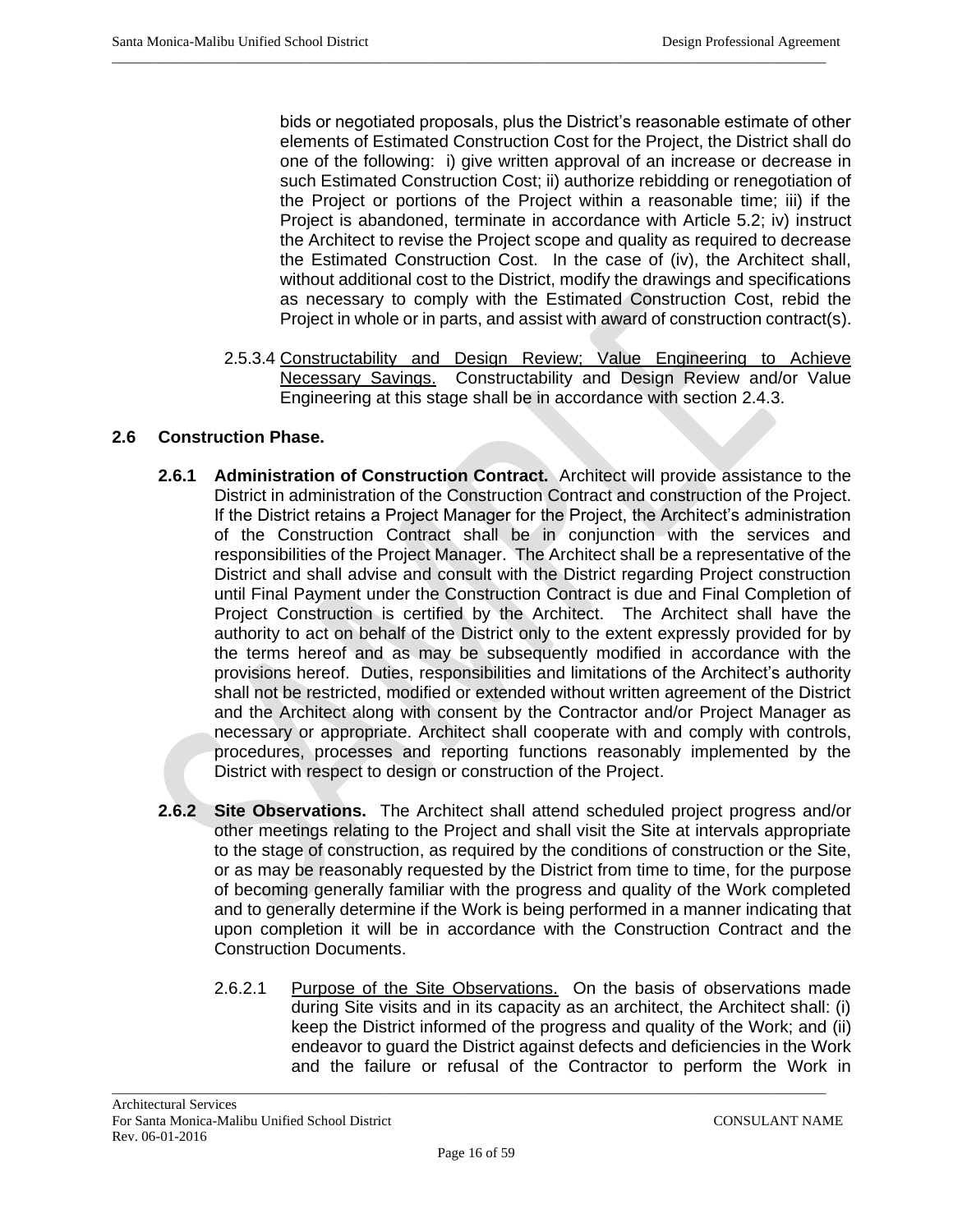accordance with the terms and intent of the Construction Contract and the Construction Documents. If in the course of its Site observations, the Architect fails to report to the District any major defect or deficiency in construction of the Work, or in the Work itself, which by exercise of due care should have been observed by the Architect and reported to the District, the Architect will provide all design services necessary for remedial or corrective measures for such conditions without additional cost or expense. Notwithstanding the above, the Architect does not guarantee the performance of, and shall have no responsibility for, the acts or omissions of any contractor, subcontractor, supplier or any other entity furnishing materials or performing any work on the Project. The provisions hereof shall not be construed as requiring the Architect to make exhaustive or continuous Site observations to check on the quality or quantity of the Work. The Architect shall have access to the Work wherever in preparation, fabrication or progress.

 $\_$  ,  $\_$  ,  $\_$  ,  $\_$  ,  $\_$  ,  $\_$  ,  $\_$  ,  $\_$  ,  $\_$  ,  $\_$  ,  $\_$  ,  $\_$  ,  $\_$  ,  $\_$  ,  $\_$  ,  $\_$  ,  $\_$  ,  $\_$  ,  $\_$  ,  $\_$  ,  $\_$  ,  $\_$  ,  $\_$  ,  $\_$  ,  $\_$  ,  $\_$  ,  $\_$  ,  $\_$  ,  $\_$  ,  $\_$  ,  $\_$  ,  $\_$  ,  $\_$  ,  $\_$  ,  $\_$  ,  $\_$  ,  $\_$  ,

### **2.6.3 Contractor Applications for Payment.**

- 2.6.3.1 Development of Payment Procedures. In consultation with the District and the Project Manager, the Architect shall assist in the development and implementation of procedures, forms and documents for the submittal, review, processing and disbursement of Progress Payments to the Contractor.
- 2.6.3.2 Certification of Payment Due. Based on the Architect's observations and evaluations, the Architect shall certify the amount due on each Application for Progress Payment. Such certification shall be the Architect's representation to the District that based upon the Architect's Site observations in accordance with this Agreement and the data contained in the Application for Progress Payment, the Work has progressed to the point indicated and that the quality of the Work is in accordance with the terms of the Construction Contract. The Architect shall review and respond to Applications for Progress Payment in a prompt manner so as to allow the District to timely meet its payment obligations to the Contractor under the terms of the Construction Contract and applicable law, rule or regulation. Issuance of Certificate for Payment shall constitute Architect's representation that the Contractor is entitled to the amount certified.
- 2.6.3.3 Limitations Upon Architect's Certification. The Architect's certifications and representations hereunder are subject to an evaluation of the Work for conformity with the terms of the Construction Contract upon Substantial Completion, the results of subsequent tests and inspections, minor deviations from the terms of the Construction Contract correctable prior to Final Completion and any specific qualifications expressed by the Architect. The issuance of a Certificate for Payment shall not be deemed a representation that the Architect has: (i) made exhaustive or continuous Site inspections to check the quality or quantity of the Work; (ii) reviewed construction means, methods, sequences or procedures; (iii) reviewed copies of requisitions received from Subcontractors and material suppliers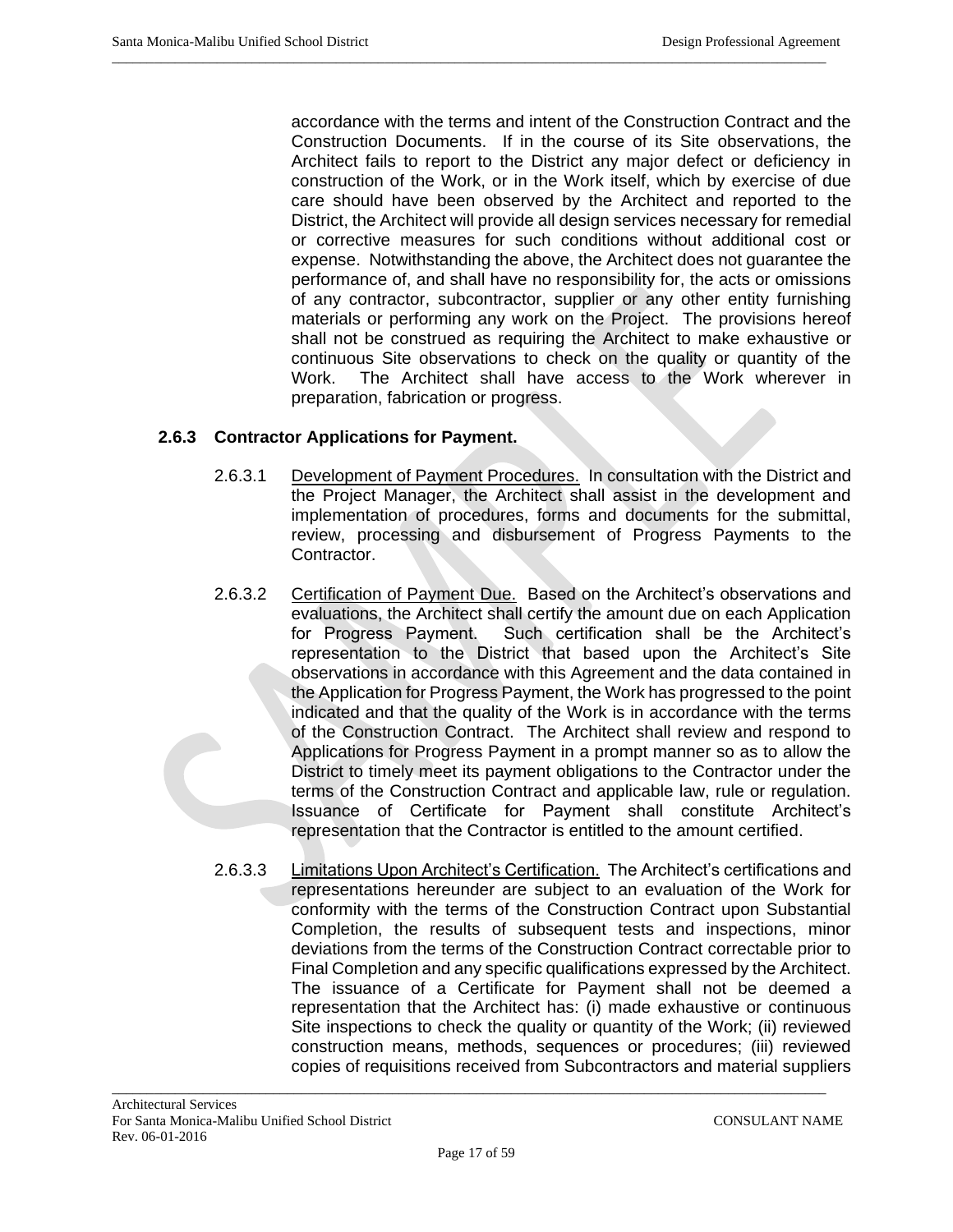and other data requested by the District to substantiate the Contractor's right to payment, excepted as included in the materials accompanying an Application for Progress Payment transmitted to and reviewed by the Architect hereunder; or (iv) ascertained for or what purpose the Contractor has used funds previously disbursed under prior Application(s) for Progress Payment.

2.6.3.4 Final Payment. The Architect shall review, evaluate and certify for payment the Contractor's Application for Final Payment. The Architect shall review and respond to the Contractor's Application for Final Payment in a prompt manner so as to allow the District to timely meet its obligation to make payment of the Final Payment under applicable law, rule or regulation.

 $\_$  ,  $\_$  ,  $\_$  ,  $\_$  ,  $\_$  ,  $\_$  ,  $\_$  ,  $\_$  ,  $\_$  ,  $\_$  ,  $\_$  ,  $\_$  ,  $\_$  ,  $\_$  ,  $\_$  ,  $\_$  ,  $\_$  ,  $\_$  ,  $\_$  ,  $\_$  ,  $\_$  ,  $\_$  ,  $\_$  ,  $\_$  ,  $\_$  ,  $\_$  ,  $\_$  ,  $\_$  ,  $\_$  ,  $\_$  ,  $\_$  ,  $\_$  ,  $\_$  ,  $\_$  ,  $\_$  ,  $\_$  ,  $\_$  ,

- 2.6.3.5 Timely Action by Architect. Upon receipt of any of the Contractor's Applications for Progress Payment and the Application for Final Payment, the Architect shall promptly commence and complete its review, evaluation and certification of the amount due on each such application so that the District can make payment of the amount certified within the time permitted by law without incurring liability for interest and/or the Contractor's attorneys' fees resulting from untimely payments of any Progress Payment or the Final Payment. If the Architect fails to take timely action pursuant to the preceding, the Architect shall be liable to the District for all costs, demands, liabilities or losses arising out of or related to such failure to timely take action, unless such failure is the result of circumstances beyond the reasonable control of the Architect.
- **2.6.4 Rejection of Work.** The Architect shall notify the District, to reject Work which does not conform to the requirements of the Construction Contract. Whenever the Architect considers it necessary or appropriate for implementation of the intent of the Construction Contract upon notice to and authorization by the District, the Architect may require additional inspection or testing of the Work in accordance with the provisions of the Construction Contract, whether such Work is prepared, fabricated, installed or constructed. This authority of the Architect, or the Architect's good faith determination to exercise or not exercise such authority, shall not, however, give rise to a duty or responsibility of the Architect to the District, the Contractor or any others performing or providing Work of the Project to exercise or not to exercise such authority.

# **2.6.5 Submittals.**

- 2.6.5.1 Submittal Procedures. In consultation with the District and the Project Manager, Architect shall assist in the development and implementation of forms, documents and procedures for the handling, review and processing of Submittals required for the Work.
- 2.6.5.2 Submittal Review. The Architect shall review, and take appropriate action upon Submittals for the limited purpose of checking for conformance with the information given and the design concept expressed in the Construction Documents. The Architect's actions hereunder shall be taken with such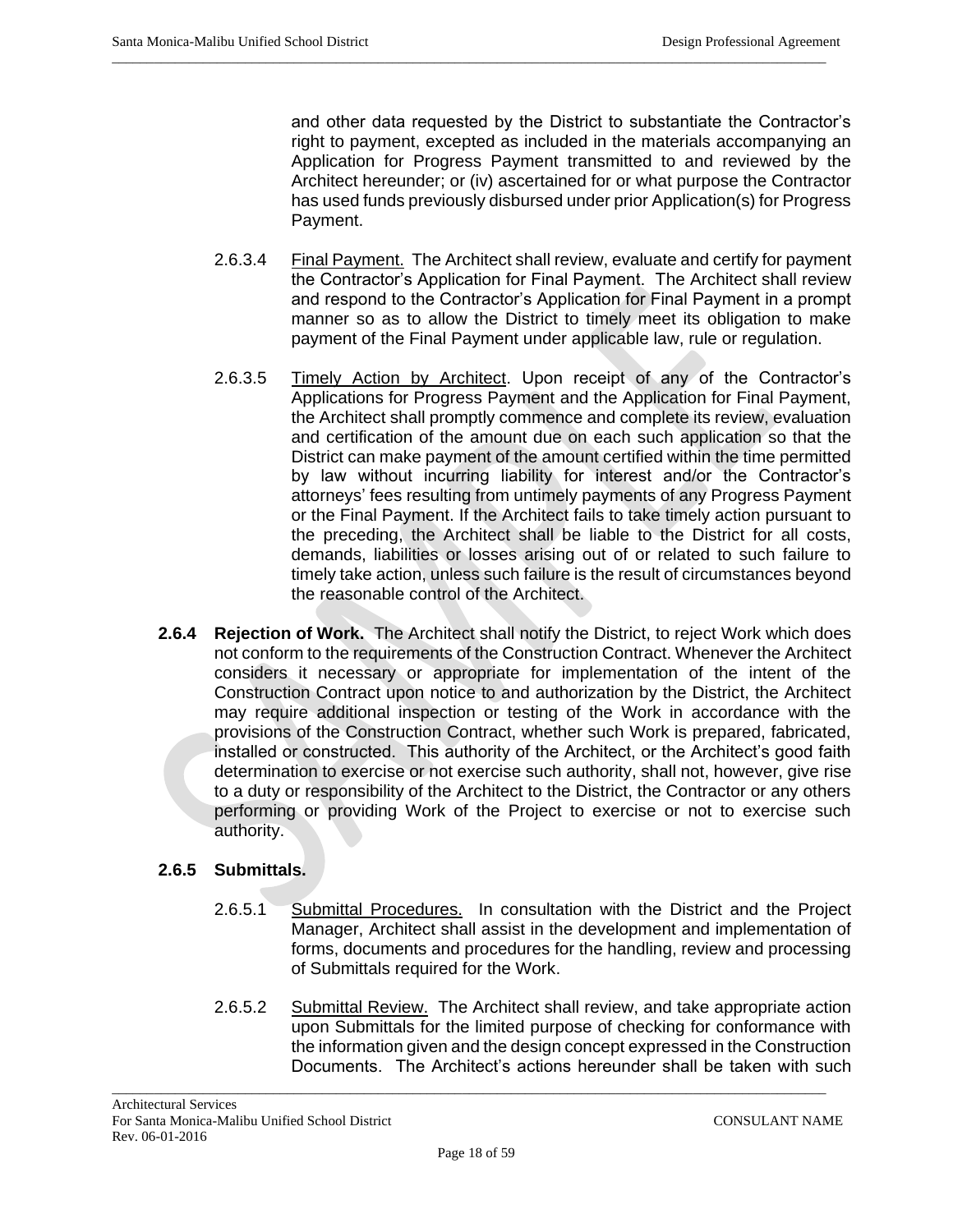reasonable promptness as to cause no delay, interruption or hindrance to the activities of the Contractor or others performing construction activities at the Site affected by such Submittal while allowing sufficient time in the Architect's professional judgment to permit adequate review. If a Submittal Schedule or time for completion of the Architect's review and evaluation of Submittals is set forth in the Construction Contract, and such schedule has been approved by the Architect, the Architect's actions hereunder shall conform with such Submittal Schedule or time; Architect shall be responsible for all results or consequences of its failure or refusal to complete its review and evaluation of Submittals in accordance therewith. When professional certification of performance characteristics of materials, systems or equipment is required by the terms of the Construction Contract, the Architect shall be entitled to rely upon such certification to establish that the materials, systems or equipment will meet the performance criteria required by the Construction Contract.

 $\_$  ,  $\_$  ,  $\_$  ,  $\_$  ,  $\_$  ,  $\_$  ,  $\_$  ,  $\_$  ,  $\_$  ,  $\_$  ,  $\_$  ,  $\_$  ,  $\_$  ,  $\_$  ,  $\_$  ,  $\_$  ,  $\_$  ,  $\_$  ,  $\_$  ,  $\_$  ,  $\_$  ,  $\_$  ,  $\_$  ,  $\_$  ,  $\_$  ,  $\_$  ,  $\_$  ,  $\_$  ,  $\_$  ,  $\_$  ,  $\_$  ,  $\_$  ,  $\_$  ,  $\_$  ,  $\_$  ,  $\_$  ,  $\_$  ,

2.6.5.3 Limitations Upon Submittal Review. The Architect's review of Submittals is not for the purpose of determining the accuracy and completeness of other details such as dimensions and quantities or for substantiating instructions for installation or performance of equipment or systems designed by the Contractor, all of which remain the responsibility of the Contractor in accordance with the Construction Contract. The Architect's review shall not constitute approval of safety precautions or, unless otherwise expressly stated by the Architect, construction means, methods, sequences or procedures. The Architect's review of a specific item shall not indicate approval of an assembly of which the item is a component.

## **2.6.6 Changes.**

- 2.6.6.1 Changes Procedures and Processing. In consultation with the District and the Project Manager, the Architect shall assist in the development of procedures, forms and processes for the evaluation of Changes or potential Changes to the Work. The Architect will assist the District in obtaining all necessary approvals for all Changes to the Work.
- 2.6.6.2 Evaluation of Changes; Change Orders. The Architect shall assist the District and the Project Manager in evaluating Change Proposals of the Contractor and will advise the District of the nature, extent and scope of Change Proposals along with alternatives. Where Changes are authorized by the terms of the Construction Contract, the Architect shall prepare, execute and forward to District a Change Order describing such Change and the adjustment if any, to the Contract Price or Contract Time of the Construction Contract.
- 2.6.6.3 Authority to Direct Minor Changes. The Architect may advise and recommend Changes in the Work which do not involve an adjustment of the Contract Time or the Contract Price of Construction Contract and which are consistent with the intent of the Construction Documents. Such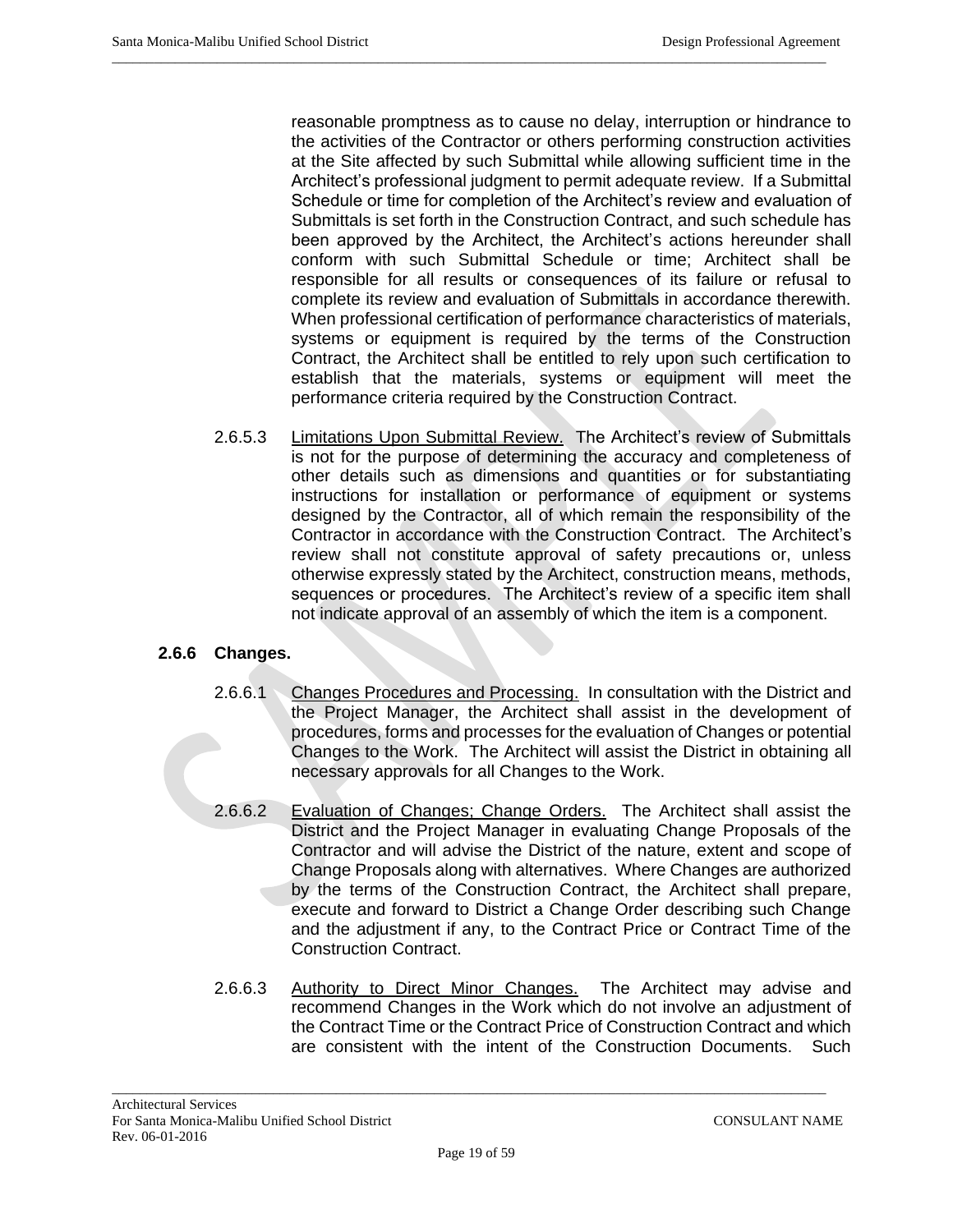Changes shall be effected by written order prepared by the Architect and copied to the District for issuance.

### **2.6.7 Interpretations.**

2.6.7.1 Procedures for Handling Contractor's Requests. In conjunction with the District and the Project Manager, the Architect shall assist in the development of forms, documents and procedures for the transmittal, handling, response and disposition of requests and inquiries relative to the Work or the Construction Documents.

 $\_$  ,  $\_$  ,  $\_$  ,  $\_$  ,  $\_$  ,  $\_$  ,  $\_$  ,  $\_$  ,  $\_$  ,  $\_$  ,  $\_$  ,  $\_$  ,  $\_$  ,  $\_$  ,  $\_$  ,  $\_$  ,  $\_$  ,  $\_$  ,  $\_$  ,  $\_$  ,  $\_$  ,  $\_$  ,  $\_$  ,  $\_$  ,  $\_$  ,  $\_$  ,  $\_$  ,  $\_$  ,  $\_$  ,  $\_$  ,  $\_$  ,  $\_$  ,  $\_$  ,  $\_$  ,  $\_$  ,  $\_$  ,  $\_$  ,

- 2.6.7.2 Architect's Interpretation. The Architect shall interpret and decide matters concerning the performance of the District or the Contractor on written request of either the District or the Contractor. The Architect shall respond to and issue clarifications as necessary to address and resolve questions or inquiries of the Contractor relative to coordination, consistency and clarity of the Design Documents and the component parts thereof. The Architect's responses to the foregoing shall be made with reasonable promptness and within any time limits established in the Construction Contract or which may otherwise be mutually agreed upon.
- 2.6.7.3 Effect of Architect's Decisions. The Architect's decisions and interpretations rendered hereunder shall be consistent with the intent of and reasonably inferable from the Construction Contract or the Construction Documents and shall be in writing or in the form of drawings. When making such decisions or interpretations, the Architect shall endeavor to secure faithful performance of the Contractor and the District, shall show no partiality to either and shall not be liable for the results of such decisions or interpretations rendered in good faith, in accordance with the terms hereof and the Architect's discharge of due care. The Architect's decisions or interpretations in matters pertaining to aesthetic effect shall be final and binding on the Contractor and District if consistent with the intent expressed in the Construction Contract or Construction Documents.
- 2.6.7.4 Contractor Claims. The Architect shall render written decisions within a reasonable time on all claims, disputes or other matters in controversy between the District and the Contractor arising under the Construction Contract, including the execution or progress of Work thereunder. The Architect's decisions shall be in accordance with any applicable time limits set forth in the Construction Contract; if no time limits are set forth, the Architect shall render decisions within a reasonable time.
- **2.6.8 Limitations Upon Architect's Construction Phase Services.** Architect's services during the Construction Phase shall not be deemed Architect's assumption of, or control over, construction means, methods and sequences or Site safety, all of which remain the responsibility of the Contractor. Architect shall not have control over or charge of the acts or omissions of the Contractor or its Subcontractors or their agents and employees in performing construction of the Project. Architect shall not be responsible for the Construction Schedule(s) prepared by the Contractor.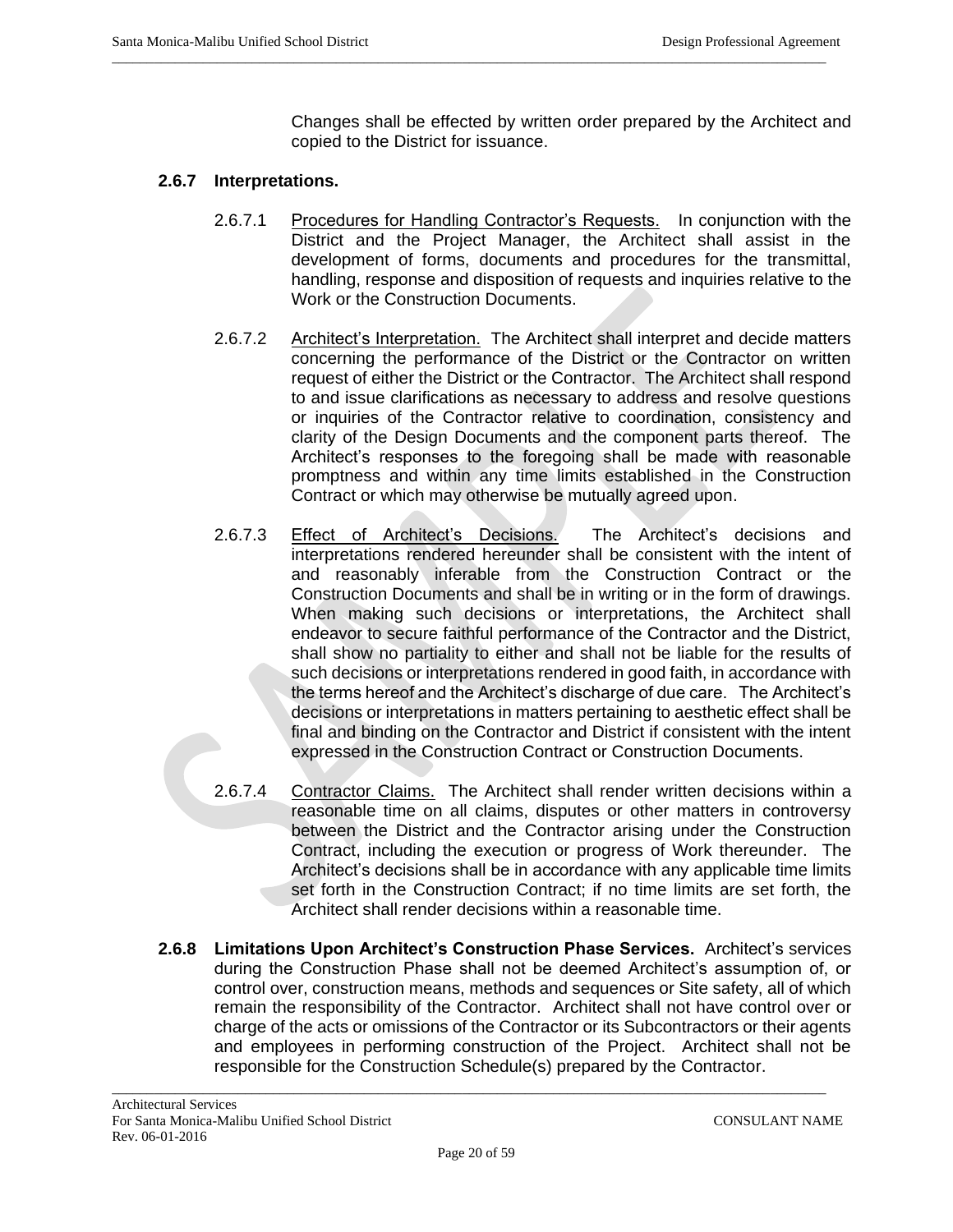## **2.7 Post-Construction Phase.**

**2.7.1 Substantial Completion.** Upon request of the Contractor and in conjunction with the District, the Architect shall inspect the Work to determine if Substantial Completion has been achieved and if not the measures necessary to achieve Substantial Completion. The Architect shall determine and certify the date of Substantial Completion of the Project.

 $\_$  ,  $\_$  ,  $\_$  ,  $\_$  ,  $\_$  ,  $\_$  ,  $\_$  ,  $\_$  ,  $\_$  ,  $\_$  ,  $\_$  ,  $\_$  ,  $\_$  ,  $\_$  ,  $\_$  ,  $\_$  ,  $\_$  ,  $\_$  ,  $\_$  ,  $\_$  ,  $\_$  ,  $\_$  ,  $\_$  ,  $\_$  ,  $\_$  ,  $\_$  ,  $\_$  ,  $\_$  ,  $\_$  ,  $\_$  ,  $\_$  ,  $\_$  ,  $\_$  ,  $\_$  ,  $\_$  ,  $\_$  ,  $\_$  ,

- **2.7.2 Punchlist.** At the time of determining Substantial Completion and in conjunction with the District, the Project Manager and the Contractor, the Architect shall note the conditions of the Work requiring correction, replacement, removal or other action necessary to comply and conform to the requirements of the Construction Contract ("Punchlist"). The Architect shall, in conjunction with the District, the Project Manager and the Contractor, determine the time reasonably necessary to complete the Punchlist items. The Architect shall thereafter periodically monitor the Contractor's performance and completion of the Punchlist.
- **2.7.3 Final Completion.** In conjunction with the District and upon request of the Contractor, the Architect shall inspect the Work to determine that Final Completion has been achieved and that the Work conforms and complies with the requirements of the Construction Contract, including completion of the Punchlist prepared at Substantial Completion. The Architect shall certify the date of Final Completion.
- **2.7.4 Close-Out Documents.** The Architect shall receive and review the Contractor's close-out documents for delivery to the District, including without limitation, Record As-built Drawings, Operations and Maintenance manuals, key schedules and warranties. The Architect shall prepare and submit for processing such documentation as required by governmental agencies, including DSA, in connection with completion of the Work of the Project. Within a date determined reasonable by the AOR and Owner from the date of Final Completion, Architect shall provide District with a complete reproducible set of "Architect's Record Drawings" which shall be drafted "as shown" in the Contractor's "As-Built" drawings showing significant changes between the Work of the Drawings made during construction, including those incorporated into Change Orders issued under the Construction Contract, RFIs clearly noted, locations of building systems concealed or covered, including without limitation, utility structures and distribution systems and electrical, mechanical, plumbing and structural systems when identified in the Contractor's "As Built" Drawings. Each sheet of the Architect's Record Drawings shall note clearly "RECORD" with the data source, date of drawing and signature on behalf of Architect. Architect is entitled to rely upon the "As Built" information provided by the Contractor with no representation or warranty expressed or implied by the Architect. Concurrently with delivery of the reproducible set of the Architect's Record Drawings, the Architect shall deliver to the District two (2) corresponding electronic files of the Architect's Record Drawings on CD ROM.
- **2.7.5 Project Certification.** The Architect shall submit Plans, Specifications, Record Drawings, IOR records and documents of any sort required by DSA to close the Project with Certification Letter type #1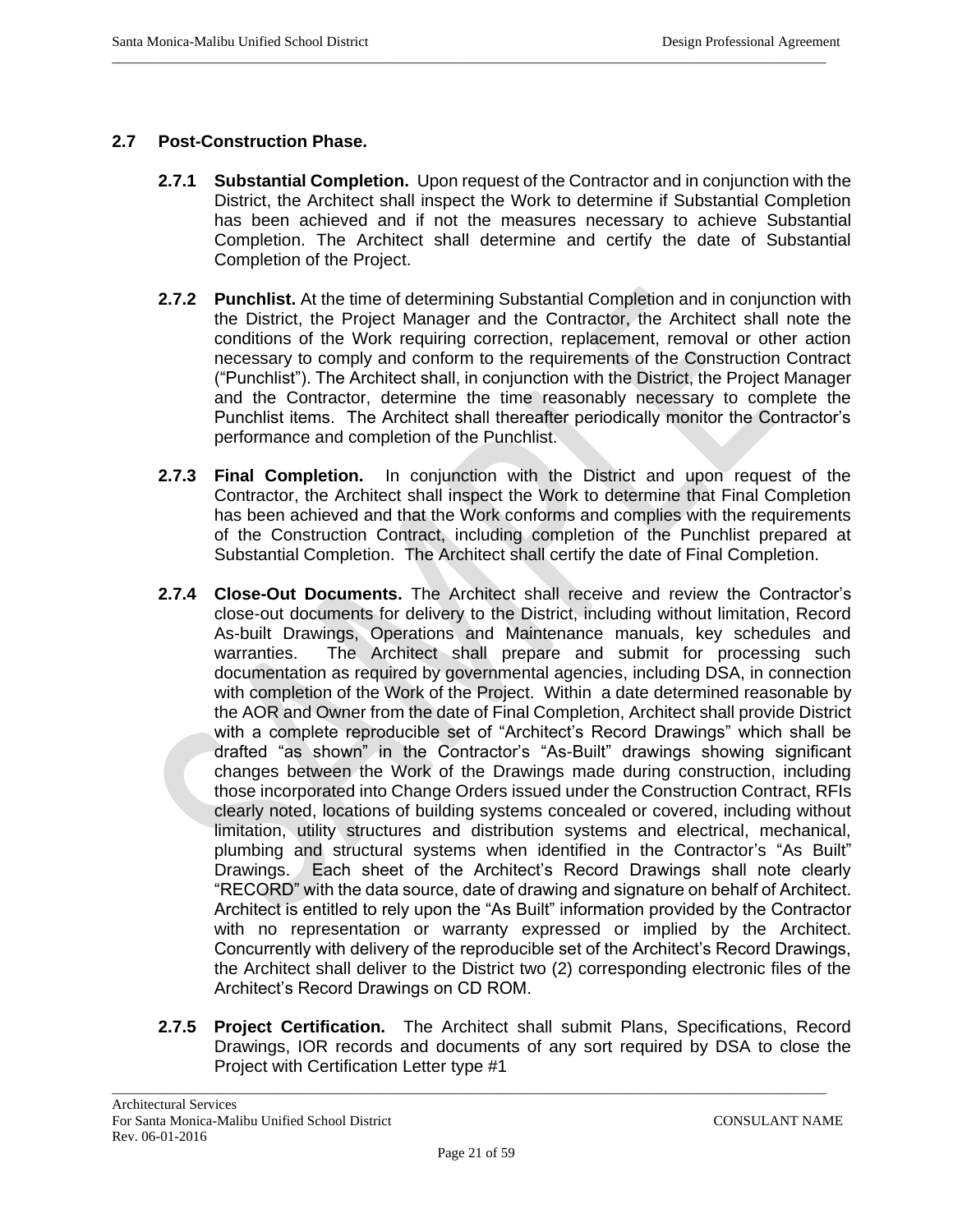#### **ARTICLE 3 ADDITIONAL SERVICES**

 $\_$  ,  $\_$  ,  $\_$  ,  $\_$  ,  $\_$  ,  $\_$  ,  $\_$  ,  $\_$  ,  $\_$  ,  $\_$  ,  $\_$  ,  $\_$  ,  $\_$  ,  $\_$  ,  $\_$  ,  $\_$  ,  $\_$  ,  $\_$  ,  $\_$  ,  $\_$  ,  $\_$  ,  $\_$  ,  $\_$  ,  $\_$  ,  $\_$  ,  $\_$  ,  $\_$  ,  $\_$  ,  $\_$  ,  $\_$  ,  $\_$  ,  $\_$  ,  $\_$  ,  $\_$  ,  $\_$  ,  $\_$  ,  $\_$  ,

- **3.0 Additional Services.** The services described in this Article 3 are not included in the scope of Architect's Basic Services hereunder. If the District shall request any of the Additional Services described in this Article 3, Architect shall be compensated for the same in accordance with Paragraph 2.3 of the Agreement.
- **3.1 Contingent Additional Services.** If Contingent Additional Services described below are provided by Architect through no fault or neglect of Architect, prior to providing any such Additional Services, Architect shall notify the District in writing; the District may direct the Architect to not proceed with all or any portion of Contingent Additional Services described in Architect's written notice. The following constitute Contingent Additional Services:
	- a. Making significant revisions to the Drawings, Specifications or other Design Documents where such revisions are: (i) inconsistent with approval or instructions previously given by the District, including revisions necessary due to significant adjustments in the District's Program, budget or construction completion time for the Project; (ii) required by enactment of, or revisions to codes, laws, rules or regulations applicable to the Work of the Project where such enactment or revision could not have been reasonably foreseen by Architect; or (iii) due to the District's failure to render decisions in a timely manner.
	- b. Services required or necessary as a result of the default or termination of the Contractor, failure of performance by the District or the Contractor, or major defects or deficiencies in the Work of the Contractor which were not and could not have been noted by the Architect in its Site observations under Article 2.6.2 hereof.
	- c. Except as provided in Article 2.6.6 above, preparing Drawings, Specifications or other Design Documents, along with supporting data in connection with Changes to the Work.
	- d. Providing services in connection with the evaluation(s) or request(s) by the Contractor to provide substitute or alternative systems, equipment or materials to those indicated in the Construction Documents and making subsequent revisions to the Construction Documents and other documentation resulting therefrom.
	- e. Providing consultation or other services in connection with repairs, replacements or corrections of the Work damaged or destroyed by fire or other casualty so long as no negligent or willful acts, omissions or other conduct of Architect or its employees, agents or representatives have caused or contributed to such damage or destruction.
	- f. Providing services in connection with evaluation of an extensive and excessive number of claims submitted by the Contractor, except to the extent that such claims arise out of the services or other work product provided or performed by or through Architect hereunder.
	- g. Providing services as an expert witness in connection with a public hearing, arbitration or other legal proceeding arising out of the Project, except where Architect is a party thereto, is called as a percipient witness (in which case Architect shall be entitled to witness fees and costs as allowed by law) or is found liable for damages or other relief.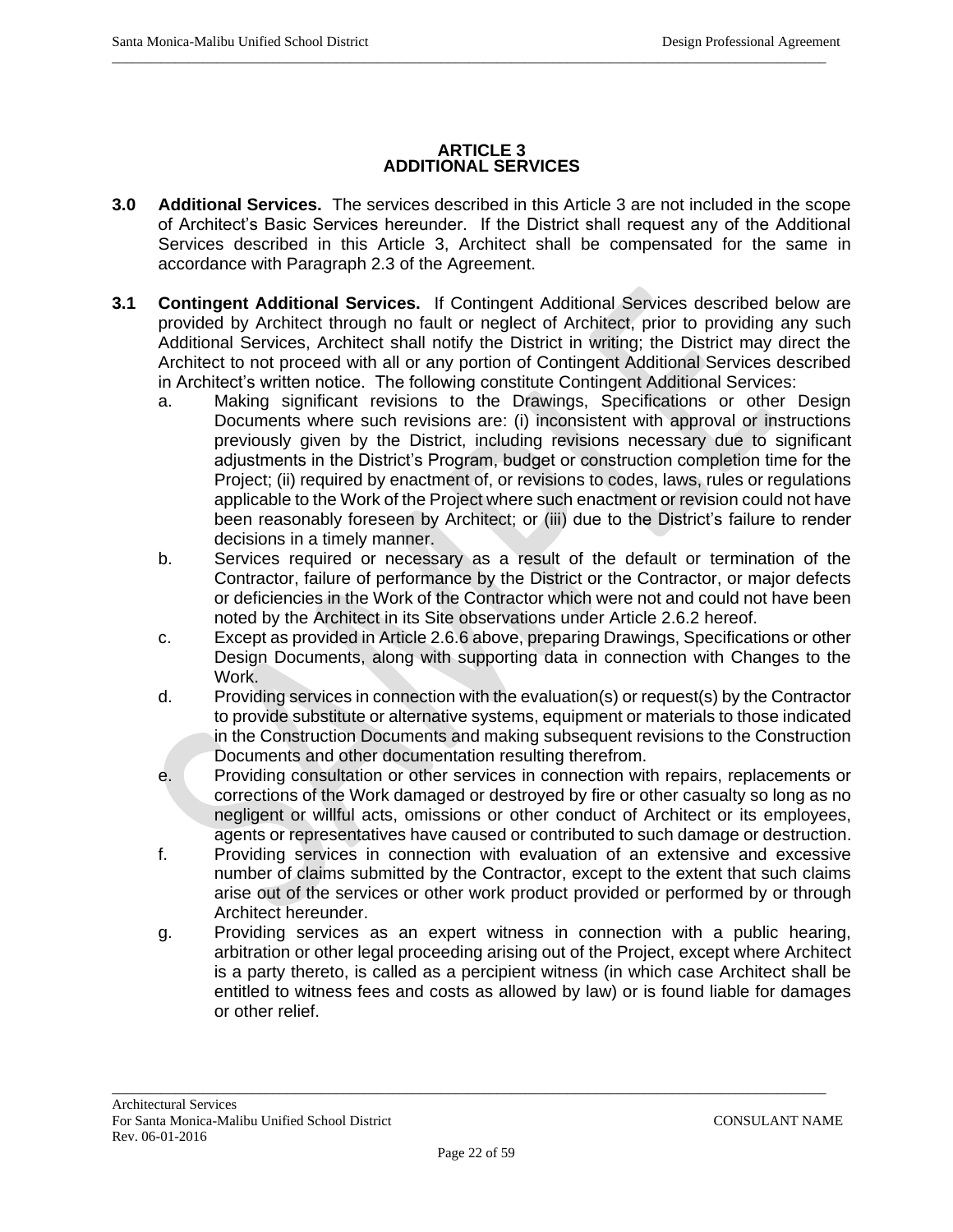**3.2 Optional Additional Services.** The Optional Additional Services described herein shall be provided by Architect only upon the specific written request of the District. Optional Additional Services shall be compensated for in accordance with the terms of this Agreement.

 $\_$  ,  $\_$  ,  $\_$  ,  $\_$  ,  $\_$  ,  $\_$  ,  $\_$  ,  $\_$  ,  $\_$  ,  $\_$  ,  $\_$  ,  $\_$  ,  $\_$  ,  $\_$  ,  $\_$  ,  $\_$  ,  $\_$  ,  $\_$  ,  $\_$  ,  $\_$  ,  $\_$  ,  $\_$  ,  $\_$  ,  $\_$  ,  $\_$  ,  $\_$  ,  $\_$  ,  $\_$  ,  $\_$  ,  $\_$  ,  $\_$  ,  $\_$  ,  $\_$  ,  $\_$  ,  $\_$  ,  $\_$  ,  $\_$  ,

- a. Services relative to future systems, facilities or equipment not included within the scope of the Project.
- b. Services to investigate existing conditions or facilities not included within the scope of the Project or to provide measured drawings thereof or measured drawings of existing conditions or facilities within the Project scope.
- c. Services in connection with the District's selection, procurement or installation of furniture, furnishing or equipment not included within the scope of the Project.
- d. Providing financial feasibility or other special study.
- e. Providing planning surveys or special surveys for Site evaluations, comparative studies or assessment of environmental conditions.
- f. Providing services to verify the accuracy of drawings or other information provided by the District.
- g. Analysis of ownership, operational or maintenance costs to the District.
- h. Providing services of Design Consultants, except for the Sub-Consultants identified in **Exhibit "E"** attached hereto and which are included and contemplated as part of the Basic Services hereunder.

### **ARTICLE 4 INSURANCE AND INDEMNITY**

# **4.0 Architect Insurance and Indemnity.**

**4.1 Insurance.** The Architect shall purchase and maintain for the duration of this Agreement, including any extensions hereto and any extended periods as provided herein, insurance for protection from claims under automobile liability, workers' or workmen's compensation acts, claims for damages because of bodily injury, including personal injury, sickness, disease or death of any of the Architect's employees or of any person, employer liability, commercial general liability insurance providing coverage for claims for damages because of injury to or destruction of tangible property including loss of use resulting therefrom, and contractual liability for claims arising out of the performance of this Agreement caused by negligent acts or omissions for which the Architect is legally liable, and professional liability. The general and automobile liability policies shall state that they afford primary coverage, and that the District's policies will be excess. The insurance shall be written for not less than the following limits or greater if required by law:

**4.1.1** Automobile Liability including owned, non-owned and hired vehicles, with a minimum \$1,000,000.00 Combined Single Limit for automobile operations, bodily injury, personal injury and property damage as required by District

**4.1.2** Commercial General Liability with minimum limits of at least \$1,000,000.00 - single limits written on an Insurance Services Office (ISO) General Liability "Occurrence" Form or its equivalent for coverage on an occurrence basis and any deductible or self-insured retention shall not exceed \$10,000, or as otherwise approved in writing by the District. Premises/operations, broad form property damage, limited contractual liability, completed operations products liability and personal injury coverage is required. The District and each member thereof, and its officers, employees, Trustees and representatives, must be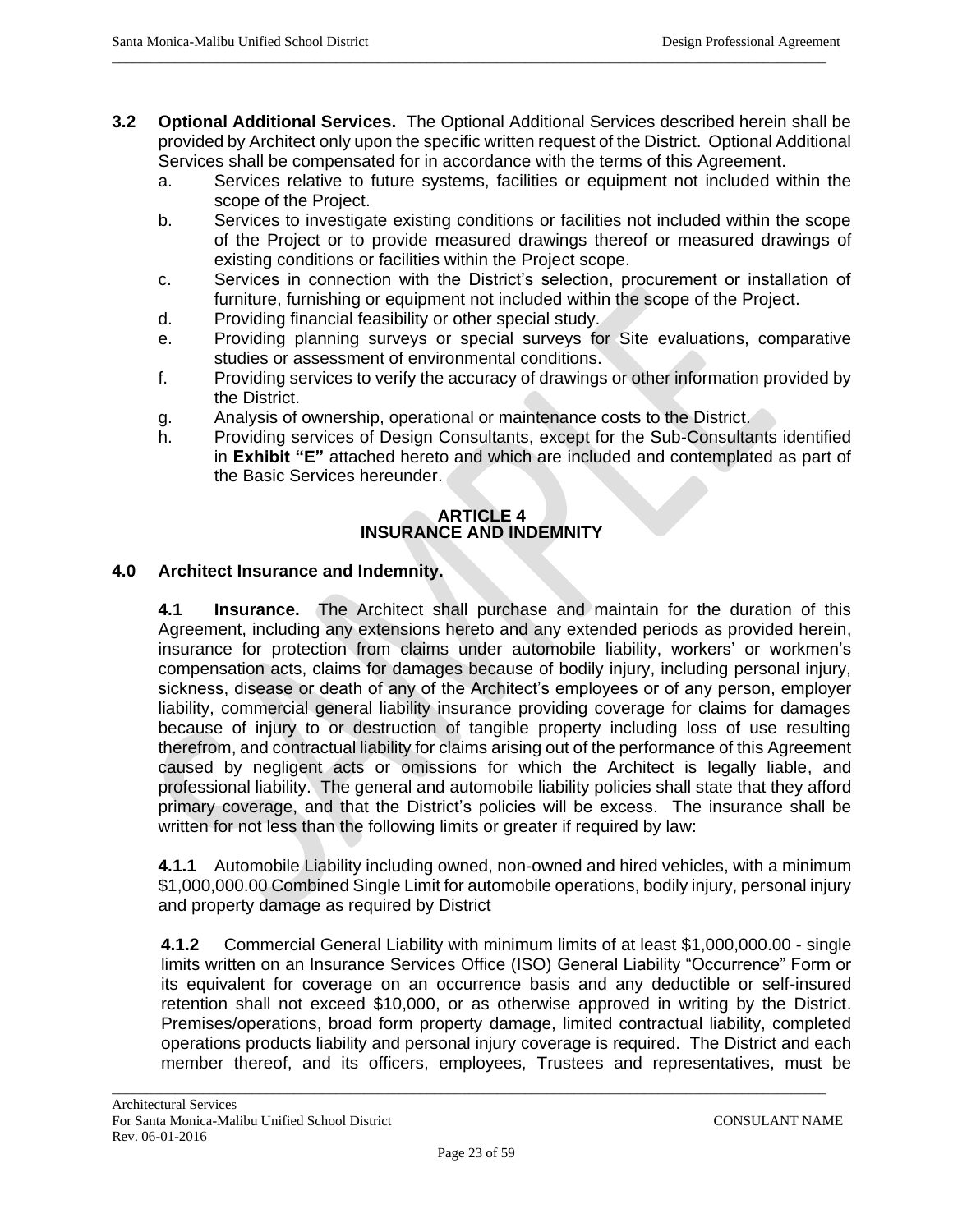endorsed or included on the policy as additional insureds as respects liability arising out of the Architect's performance of this Agreement. An additional insured endorsement utilizing Insurance Services Office (ISO) form 2010-11-85 or equivalent shall be provided to the District before commencement of the work and shall expressly provide that the Architect's policy is primary and non-contributing to the District's policies, and that to be effective, notice of any cancellation or non-renewal of the policy must be provided to all additional insureds as set forth in the California Insurance Code.

 $\_$  ,  $\_$  ,  $\_$  ,  $\_$  ,  $\_$  ,  $\_$  ,  $\_$  ,  $\_$  ,  $\_$  ,  $\_$  ,  $\_$  ,  $\_$  ,  $\_$  ,  $\_$  ,  $\_$  ,  $\_$  ,  $\_$  ,  $\_$  ,  $\_$  ,  $\_$  ,  $\_$  ,  $\_$  ,  $\_$  ,  $\_$  ,  $\_$  ,  $\_$  ,  $\_$  ,  $\_$  ,  $\_$  ,  $\_$  ,  $\_$  ,  $\_$  ,  $\_$  ,  $\_$  ,  $\_$  ,  $\_$  ,  $\_$  ,

**4.1.3** Professional Liability with minimum limits of at least \$1,000,000.00 on a claims made basis and any deductible or self-insured retention shall not exceed \$100,000.00. The Architect shall maintain in force during the performance of this Agreement and for four (4) years after completion of the Project, the Professional Liability Insurance coverage referenced above. The policies must contain terms or endorsements extending coverage that requires the insurer to defend and indemnify for acts which happen but after the effective date of this agreement provided the claim is made during the policy period. This coverage will be in addition to any insurance coverage required under paragraph 4.1.5 below.

**4.1.4** Worker's Compensation. The Architect shall comply with the applicable sections of the California Labor Code concerning Workers' Compensation for Injuries on the Job. Compliance is accomplished in one of the following manners:

- a. Provide a copy of a Submissive Self-Insurance Certificate Approved by the State of California; or
- b. Secure and maintain in force a policy of Workers' Compensation Insurance with statutory limited and Employer's Liability Insurance with a minimal limit of \$1,000,000.00 per accident. The policy shall be endorsed to waive all rights of subrogation against the District, and each member thereof, and its officers, employees, Trustees and representatives, for losses arising from performance of this Agreement; or
- c. Provide a "Waiver" form certifying that no employees subject to the Labor Code's Workers' Compensation provisions will be used in performance of this Agreement.

**4.1.5** Professional Sub-Consultants.Architect shall require each of its Sub-Consultants to procure and maintain during all phases of the Project, all of the coverages specified herein for the dollar amounts specified herein, unless lower limits are accepted by the District. With respect to professional liability insurance, the coverage must be in an amount not less than \$500,000.00 per claim and annual aggregate with a deductible or self insured retention not to exceed the sum of \$50,000. The District and each member thereof, its principals, officers, employees, Trustees and representatives must be endorsed as additional insureds on all such general and automobile liability policies.

**4.1.6** Each insurance policy included in this clause shall be endorsed to state that coverage shall not be cancelled except for thirty (30) days prior written notice to the District.

- **4.1.7** All policies of insurance shall:
	- **4.1.7.1** Have attached the appropriate mandatory endorsements signed by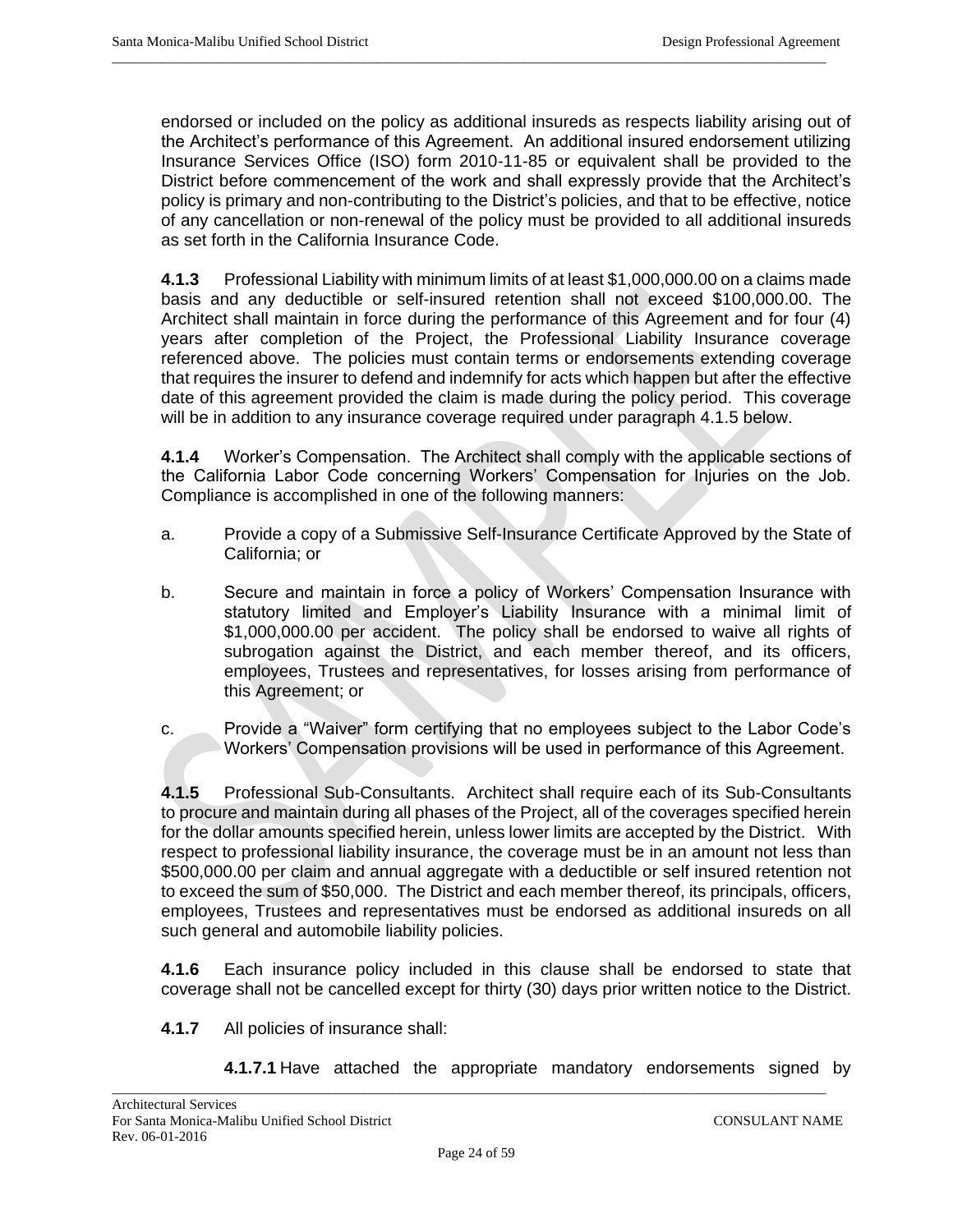authorized insurance company employees.

 $\_$  ,  $\_$  ,  $\_$  ,  $\_$  ,  $\_$  ,  $\_$  ,  $\_$  ,  $\_$  ,  $\_$  ,  $\_$  ,  $\_$  ,  $\_$  ,  $\_$  ,  $\_$  ,  $\_$  ,  $\_$  ,  $\_$  ,  $\_$  ,  $\_$  ,  $\_$  ,  $\_$  ,  $\_$  ,  $\_$  ,  $\_$  ,  $\_$  ,  $\_$  ,  $\_$  ,  $\_$  ,  $\_$  ,  $\_$  ,  $\_$  ,  $\_$  ,  $\_$  ,  $\_$  ,  $\_$  ,  $\_$  ,  $\_$  ,

- **4.1.7.2** Be maintained with insurers authorized to transact business (i.e., admitted) in the State of California so as to provide access to the California Guaranty Association and other state regulations or have a "Best's Guide" rating of A:VIII or better.
- **4.1.7.3** Be maintained with insurers at all relevant times, having been specifically approved as to financial condition in writing by the District prior to execution of this Agreement.
- **4.1.7.4** As appropriate, general and automobile liability insurance policies required under this Agreement shall name the District, its employees and agents as Additional Insureds/Covered Parties. This additional insured provision insofar as it may be adjudged to be against public policy or in violation of any provision of the California Insurance Code, shall be void and unenforceable only to the minimum extent necessary so that the remaining terms of this provision may be within public policy and enforceable.
- **4.1.7.5** Shall contain a waiver of subrogation against the District, by endorsement or otherwise.

**4.1.8** Prior to commencement of performance, Architect shall furnish District with a Certificate of Insurance and mandatory endorsements for each policy of insurance required by this Agreement, including the policies of Architect's Sub-Consultants. Each certificate is to be signed by a person authorized by that insurer to bind coverage on its behalf. The certificate(s) and endorsement(s) must be in a form approved by the District. The District may require complete, certified copies of any or all policies at any time. All liability insurance deductibles must be identified in the Certificates of Insurance provided to the District and accepted by the District. The deductibles for all insurance policies required herein shall be considered a form of self insurance.

**4.1.9** Self insurance in lieu of liability insurance must be approved by the District prior to execution of this Agreement.

**4.1.10** Failure to maintain required insurance at all times shall constitute a default and material breach of this Agreement. In such event, Architect shall immediately notify the District and cease all performance under this Agreement until further directed by the District. In the absence of satisfactory insurance coverage, the District, may at its option: (i) procure insurance with collection rights for premiums, attorney's fees and costs against Architect by way of a set-off or recoupment from sums due Architect, at the District's option; (ii) immediately terminate this Agreement; or (iii) on behalf of and with prior written consent of the District, have the District self-insure their risk, with all damages and costs incurred by judgment, settlement or otherwise, including attorney's fees and costs, being collectible from Architect, by way of set-off or recoupment from any sums due Architect.

**4.2 Architect Indemnity of District.** To the fullest extent permitted by law and in accordance with the provisions of California Civil Code §2782.8, the Architect shall indemnify, protect, defend and hold harmless the District and its employees, officers, Board members, agents and representatives from any and all claims, demands, losses, costs, charges, responsibilities or liabilities of any kind arising out of, pertaining to, relating to or attributable to, in whole or in part, the negligence, recklessness, willful misconduct, errors, omissions and/or other such conduct of Architect, the Sub-Consultants or the employees, agents and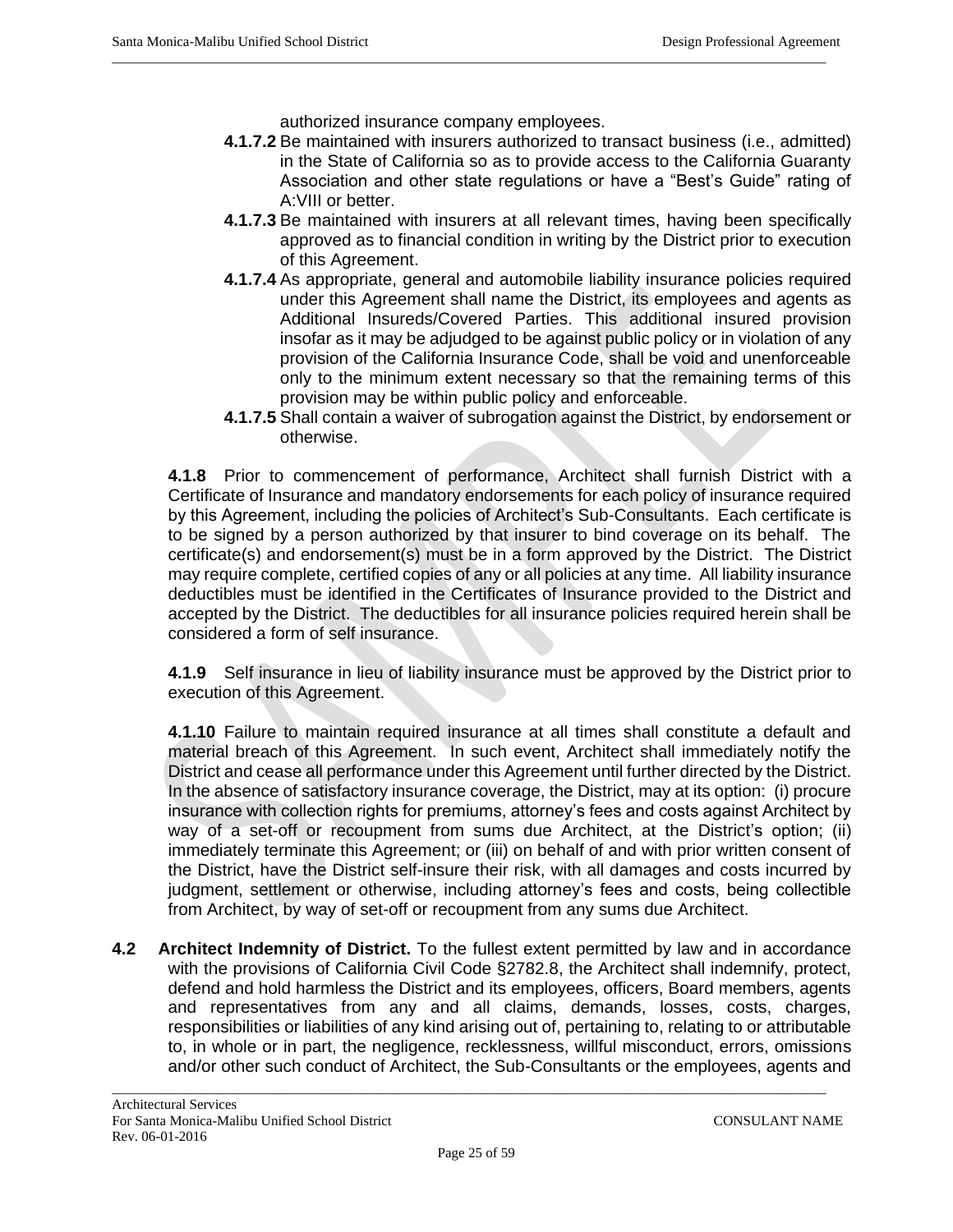representatives of Architect or any of the Sub-Consultants in performing or providing any of the obligations, services or other work product contemplated under this Agreement, but excluding liability as to the active or sole negligence or willful misconduct of the District. The foregoing shall include without limitation, attorneys' fees, experts' fees and costs, investigation expenses and costs incurred by the District, and any defense afforded pursuant to this paragraph will be provided by counsel acceptable to the District. The Architect's obligations hereunder are not limited in any way or by any limitation on the amount or type of damages or compensation payable to the Architect or its Sub-Consultants or their respective agents and employees under applicable policies of insurance, workers' compensation acts, disability benefits acts, or other employee benefits acts. The provisions of this Article shall apply during the period of Architect's performance under this Agreement and shall survive the termination of this Agreement until any such claim, demand, loss, responsibility or liability covered by the provisions hereof is barred by applicable Statute of Limitations.

 $\_$  ,  $\_$  ,  $\_$  ,  $\_$  ,  $\_$  ,  $\_$  ,  $\_$  ,  $\_$  ,  $\_$  ,  $\_$  ,  $\_$  ,  $\_$  ,  $\_$  ,  $\_$  ,  $\_$  ,  $\_$  ,  $\_$  ,  $\_$  ,  $\_$  ,  $\_$  ,  $\_$  ,  $\_$  ,  $\_$  ,  $\_$  ,  $\_$  ,  $\_$  ,  $\_$  ,  $\_$  ,  $\_$  ,  $\_$  ,  $\_$  ,  $\_$  ,  $\_$  ,  $\_$  ,  $\_$  ,  $\_$  ,  $\_$  ,

**4.3 District Indemnity of Architect.** The District shall indemnify and hold harmless the Architect from all claims arising out of bodily injury (including death), economic damages related thereto and physical damage (other than to the Assigned Project itself and property covered by insurance under Article 4.1.2 hereof) which arise out of the negligent or willful acts, omissions or other such conduct of the District and its agents except for the Architect, its employees or consultants.

### **ARTICLE 5 TERMINATION/SUSPENSION**

**5.0 Termination for Default.** Either the District or Architect may terminate this Agreement upon seven (7) days advance written notice to the other if there is a default by the other Party in its performance of a material obligation hereunder and such default in performance is not caused by the Party initiating the termination. For purposes of this provision, the only default of a material obligation on the part of the District shall be the District's failure to make payment of undisputed amounts due to Architect. Any termination hereunder shall be deemed effective the seventh (7th) day following the date of the written termination notice, unless during such seven (7) day period, the Party receiving the written termination notice shall commence to cure it default(s) and diligently thereafter prosecute such cure to completion. In addition to the District's right to terminate this Agreement pursuant to the foregoing, the District may terminate this Agreement upon written notice to Architect if: (a) Architect becomes bankrupt or insolvent, which shall include without limitation, a general assignment for the benefit of creditors or the filing by Architect or a third party of a petition to reorganize debts or for protection under any bankruptcy or similar law or if a trustee or receiver is appointed for Architect or any of Architect's property on account of Architect's insolvency; or (b) if Architect knowingly disregards applicable laws, codes, ordinances, rules or regulations. If District exercises the right of termination hereunder, the amount due the Architect, if any, shall be based upon Basic Services, authorized Additional Services and Reimbursable Expenses incurred or provided prior the effective date of the District's termination of this Agreement, reduced by losses, damages, or other costs sustained by the District arising out of the termination of this Agreement or the cause(s) for termination of this Agreement. Payment of the amount due the Architect, if any, shall be made by District only after completion of the Construction Phase of the Project. Architect shall remain responsible and liable to District all losses, damages or other costs sustained by District arising out of termination pursuant to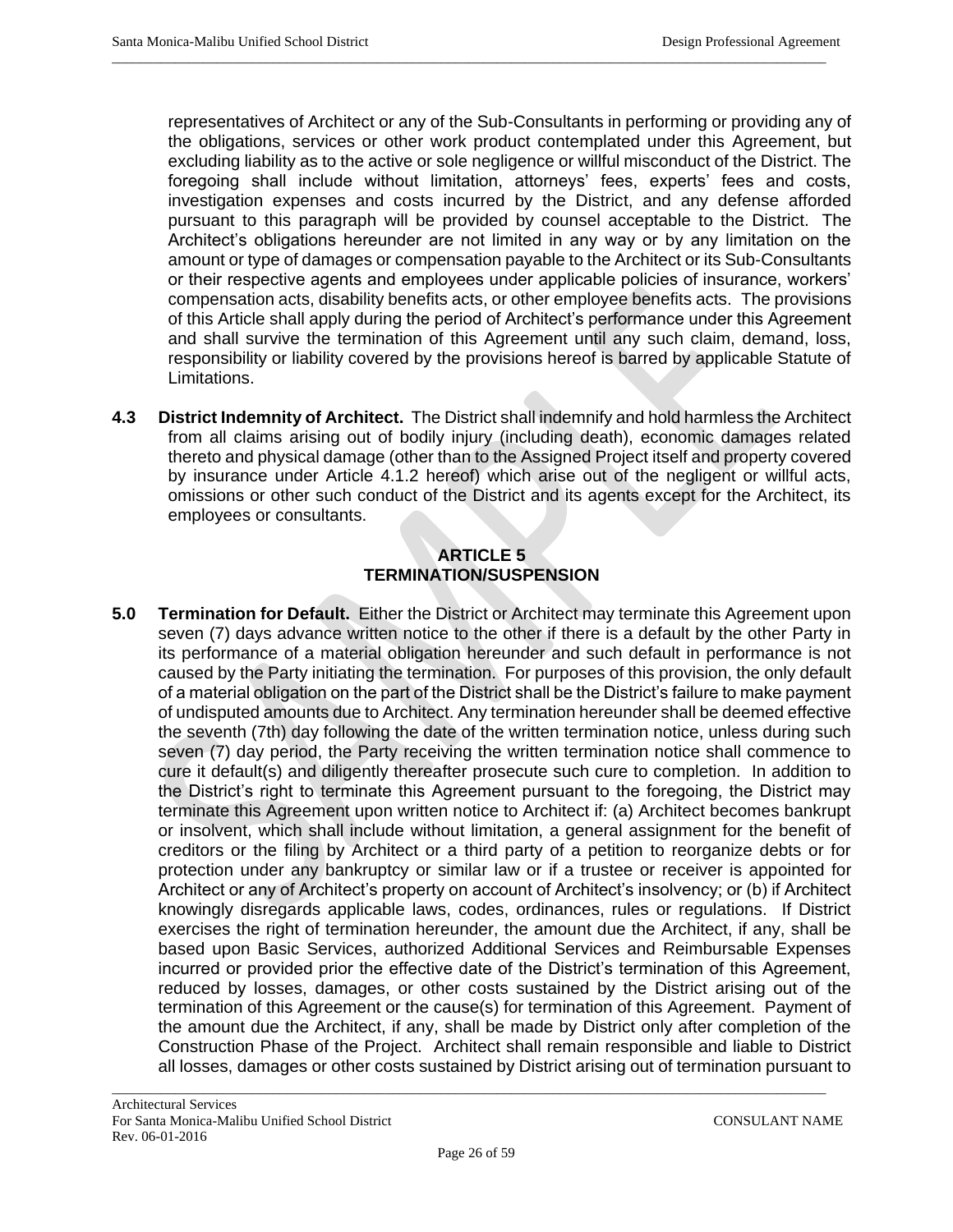the foregoing or otherwise arising out of Architect's default hereunder, to the extent that such losses, damages or other costs exceed any amount due Architect hereunder for Basic Services, Reimbursable Expenses or authorized Additional Services.

 $\_$  ,  $\_$  ,  $\_$  ,  $\_$  ,  $\_$  ,  $\_$  ,  $\_$  ,  $\_$  ,  $\_$  ,  $\_$  ,  $\_$  ,  $\_$  ,  $\_$  ,  $\_$  ,  $\_$  ,  $\_$  ,  $\_$  ,  $\_$  ,  $\_$  ,  $\_$  ,  $\_$  ,  $\_$  ,  $\_$  ,  $\_$  ,  $\_$  ,  $\_$  ,  $\_$  ,  $\_$  ,  $\_$  ,  $\_$  ,  $\_$  ,  $\_$  ,  $\_$  ,  $\_$  ,  $\_$  ,  $\_$  ,  $\_$  ,

- **5.1 District's Right to Suspend.** The District may, in its sole discretion, suspend all or any part of the construction of the Project or the Architect's services hereunder; provided, however, that if the District shall suspend construction of the Project or Architect's services hereunder for a period of sixty (60) consecutive days or more and such suspension is not caused by the Architect's default or the acts or omissions of Architect or its Design Consultants, upon rescission of such suspension, the Contract Price will be subject to adjustment to provide for actual costs and expenses incurred by Architect as a direct result of the suspension and resumption of Project construction or Architect's services hereunder.
- **5.2 District's Termination of Agreement for Convenience.** The District may, at any time, upon seven (7) days advance written notice to Architect terminate this Agreement for the District's convenience and without fault, neglect or default on the part of Architect. In such event, the Agreement shall be deemed terminated seven (7) days after the date of the District's written notice to Architect or such other time as the District and Architect may mutually agree upon. In such event, the District shall make payment of the Contract Price to Architect for services provided through the date of termination plus actual costs incurred by Architect directly attributable to such termination.
- **5.3 Architect Suspension of Services.** If the District shall fail to make payment of undisputed amounts of the Contract Price when due Architect hereunder, Architect may, upon seven (7) days advance written notice to the District, suspend further performance of services hereunder until payment in full is received. In such event, Architect shall have no liability for any delays or additional costs of Project construction due to, or arising out of, such suspension.
- **5.4 Delivery of Documents to District; Assignment of Contracts and Subcontracts.** In the event of suspension or termination as provided in this Article, all finished or unfinished documents or other work product prepared by the Architect or by any person or entity retained by the Architect for the Project up to the date of such suspension or termination, including but not limited to, all conceptual design, schematic design, design development and construction contract documents, data, studies, surveys, estimates, drawings, maps, models, photographs and reports, shall be delivered to the District and shall become the District's property. At the District's option, the Architect shall cause any and all contracts and subcontracts related to planning, design or construction administration to be assigned to the District upon the suspension or termination of this Agreement and Architect thereupon shall be relieved of any continuing responsibility for all such assigned contracts for work performed thereunder after the date of such assignment.

### **ARTICLE 6 GENERAL**

**6.1 Marginal Headings; Captions.** The titles of the various Paragraphs of the Agreement and the Articles of these Conditions are for convenience of reference only and are not intended to and shall in no way enlarge or diminish the rights or obligations of Architect and District hereunder.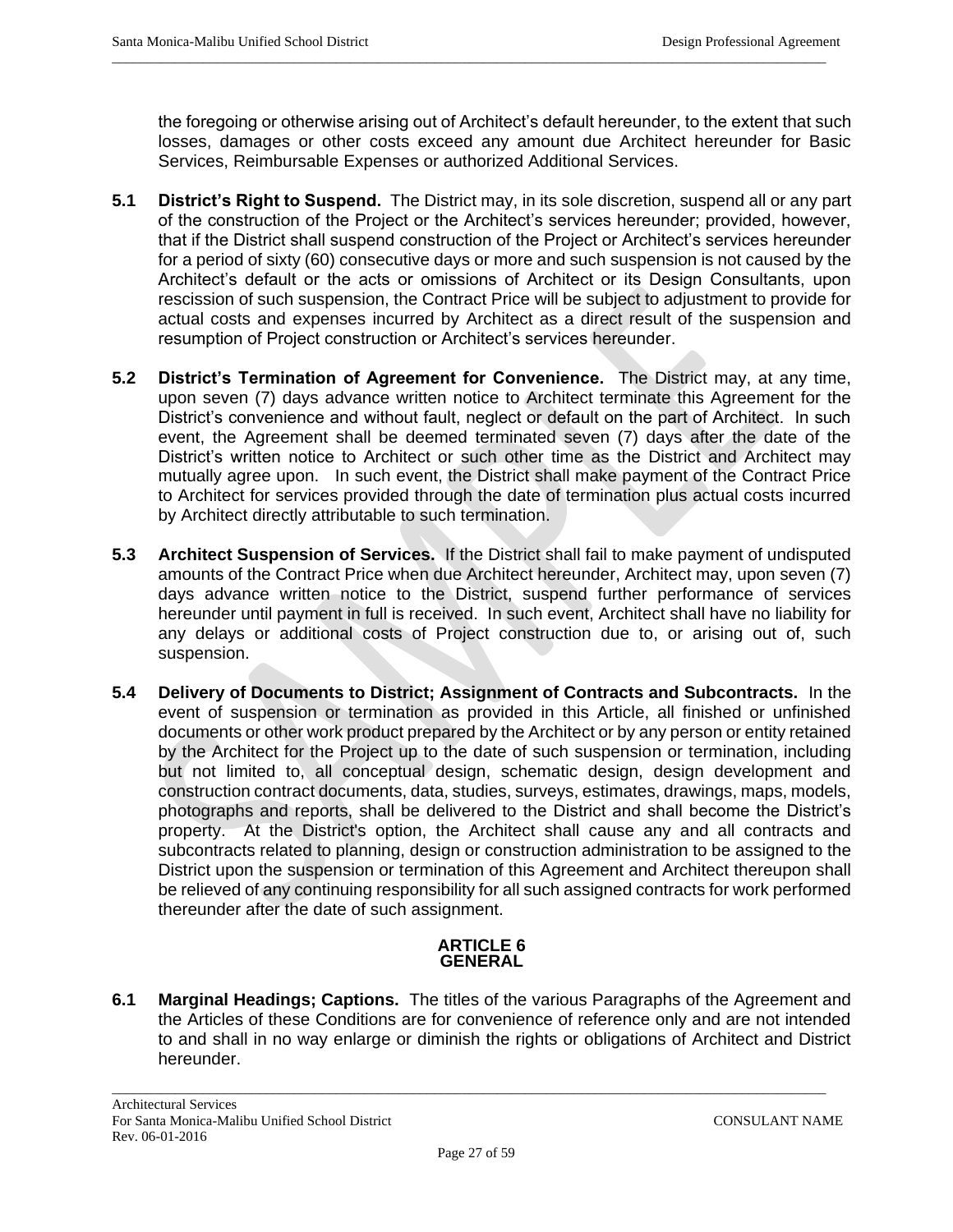**6.2 Cumulative Rights; No Waiver.** Duties and obligations imposed by this Agreement and rights and obligations hereunder are in addition to and not in lieu of any imposed by or available at law or in equity. No action or failure to act by District hereunder shall be deemed a waiver of any right or remedy afforded hereunder or acquiesce or approval of any breach or default by Architect.

 $\_$  ,  $\_$  ,  $\_$  ,  $\_$  ,  $\_$  ,  $\_$  ,  $\_$  ,  $\_$  ,  $\_$  ,  $\_$  ,  $\_$  ,  $\_$  ,  $\_$  ,  $\_$  ,  $\_$  ,  $\_$  ,  $\_$  ,  $\_$  ,  $\_$  ,  $\_$  ,  $\_$  ,  $\_$  ,  $\_$  ,  $\_$  ,  $\_$  ,  $\_$  ,  $\_$  ,  $\_$  ,  $\_$  ,  $\_$  ,  $\_$  ,  $\_$  ,  $\_$  ,  $\_$  ,  $\_$  ,  $\_$  ,  $\_$  ,

**6.3 Notices.** Notices Architect or District are required or desire to serve on the other shall be valid only if addressed to the other as set forth in the Agreement or modified by notice hereunder from time to time. Notices shall be effective only if transmitted by personal delivery requiring signature acknowledging receipt or by United States Mail, Certified, Return Receipt Requested, First Class, postage fully pre-paid.

### **6.4 Disputes.**

- **6.4.1 Continuation of Architect Services.** Except in the event of the District's failure to make payment of undisputed amounts of the Contract Price due Architect hereunder, notwithstanding any disputes between District and Architect hereunder, Architect shall continue to provide and perform services hereunder pending a subsequent resolution of such disputes.
- **6.4.2 No Attorneys' Fees.** In the event any action or proceeding is commenced or maintained by any party to this Agreement which seeks to enforce, construe or interpret the rights or obligations created under this Agreement, each party shall bear its own costs and attorneys' fees incurred and neither party shall be entitled to recover from the other party its attorneys' fees and costs incurred in connection with such action or proceeding.
- **6.5 Severability.** If any provision of this Agreement is deemed illegal, invalid unenforceable or void by any court of competent jurisdiction, such provision shall be deemed stricken and deleted herefrom, but all remaining provisions will remain and continue in full force and effect.

## **6.6 Records.**

- **6.6.1 Architect Accounting Records.** Architect shall maintain complete and accurate records of its personnel engaged in performing any service hereunder, personnel expenses, Reimbursable Expenses and other direct costs incurred in connection with performance under this Agreement. Records shall be maintained on the basis of generally accepted accounting principles applied consistently and shall be available for inspection or reproduction by the District upon reasonable request at any time during Architect's performance hereunder. Following completion of the Project and the Agreement or the termination of this Agreement, Architect shall maintain accounting records for five (5) years or such longer period required by applicable law, code, rule or regulation, during which time such records shall be available to District or as otherwise required by law, code, rule or regulation for inspection or reproduction.
- **6.6.2 Project Records.** Records, documents and other materials generated or received by Architect in the course of performing services hereunder may, following completion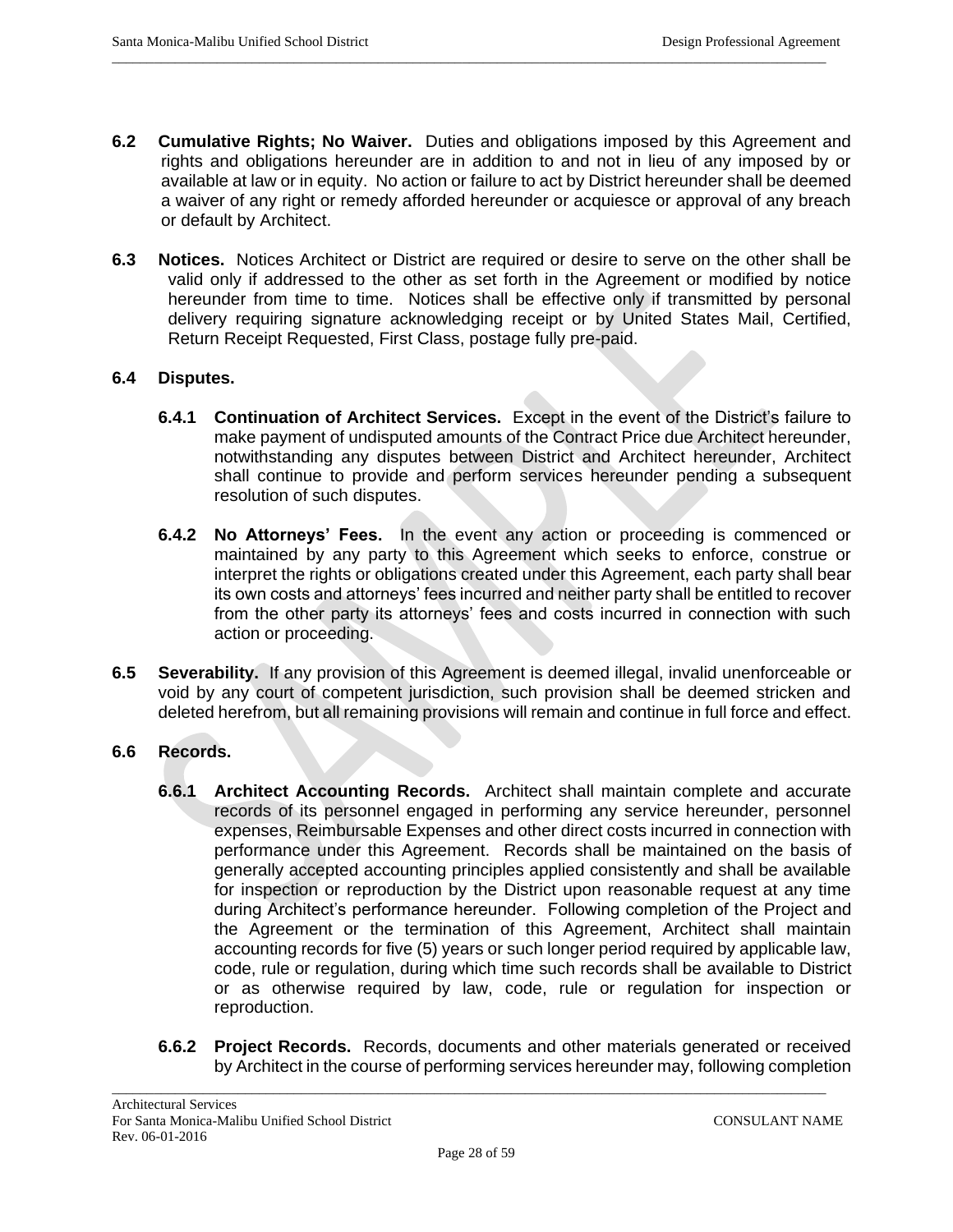of the Project or termination of this Agreement, be retained by the District in its sole discretion.

**6.7 No Contractual Relationship With Contractors; No Third Party Beneficiaries.** Nothing contained herein shall be deemed to create any contractual relationship between the District, the Project Manager or the Architect with any of the contractors, subcontractors, or material suppliers on the Project; nor shall anything contained in this Agreement be deemed to give any third party any claim or right of action against the District or Project Manager which does not otherwise exist without regard to this Agreement.

 $\_$  ,  $\_$  ,  $\_$  ,  $\_$  ,  $\_$  ,  $\_$  ,  $\_$  ,  $\_$  ,  $\_$  ,  $\_$  ,  $\_$  ,  $\_$  ,  $\_$  ,  $\_$  ,  $\_$  ,  $\_$  ,  $\_$  ,  $\_$  ,  $\_$  ,  $\_$  ,  $\_$  ,  $\_$  ,  $\_$  ,  $\_$  ,  $\_$  ,  $\_$  ,  $\_$  ,  $\_$  ,  $\_$  ,  $\_$  ,  $\_$  ,  $\_$  ,  $\_$  ,  $\_$  ,  $\_$  ,  $\_$  ,  $\_$  ,

### **6.8 Definitions.**

- **6.8.1 Construction Contract.** The Contract for Construction awarded by the District to the contractor for the construction of the Project.
- **6.8.2 Contractor.** The individual or entity awarded the Construction Contract for the Project.
- **6.8.3 Drawings and Specifications.** Drawings are the graphic and pictorial portions of the Construction Documents showing generally the location, design and dimensions of the Work, including without limitation, plans, elevations, sections, details, schedules and diagrams. Specifications are the portion of the Construction Documents, which consist of written requirements for materials, equipment, construction systems, standards, criteria and workmanship for the Work and related services.
- **6.8.4 Design Documents.** The Drawings, Specifications, calculations and other work product prepared for the Project or any portion thereof by the Architect, the Design Consultants or provided, however, that Drawings, Specifications, calculations or other work product prepared by the Sub-Consultants prior to the date of this Agreement shall be deemed to be Instruments of Services and not Design Documents.
- **6.8.5 Sub-Consultant(s).** Sub-Consultant(s) are individuals or entities retained by Architect to provide or perform a portion of the Architect's services or work product hereunder, including any portion of the Design Documents. Sub-Consultants shall be duly licensed as required by law, rule or regulation and shall be qualified to perform or provide the portion of Architect's services or work product assigned by having previously provided design consulting services for California public school project design and construction. The District shall have the right to reasonably disapprove a Sub-Consultant. Architect shall be responsible for the adequacy, timeliness and quality of services or work product provided or performed by Sub-Consultants; Architect shall be liable to District for, and shall defend, indemnify and hold harmless District and its Board of Trustees, employees, officers, agents and representatives from and against, all losses, costs, damages, liabilities, actions or demands arising out of the services or work product provided or performed by Sub-Consultants.
- **6.8.6 Instruments of Services.** Instruments of Services refer to Drawings, Specifications, calculations and other work product generated in connection with design or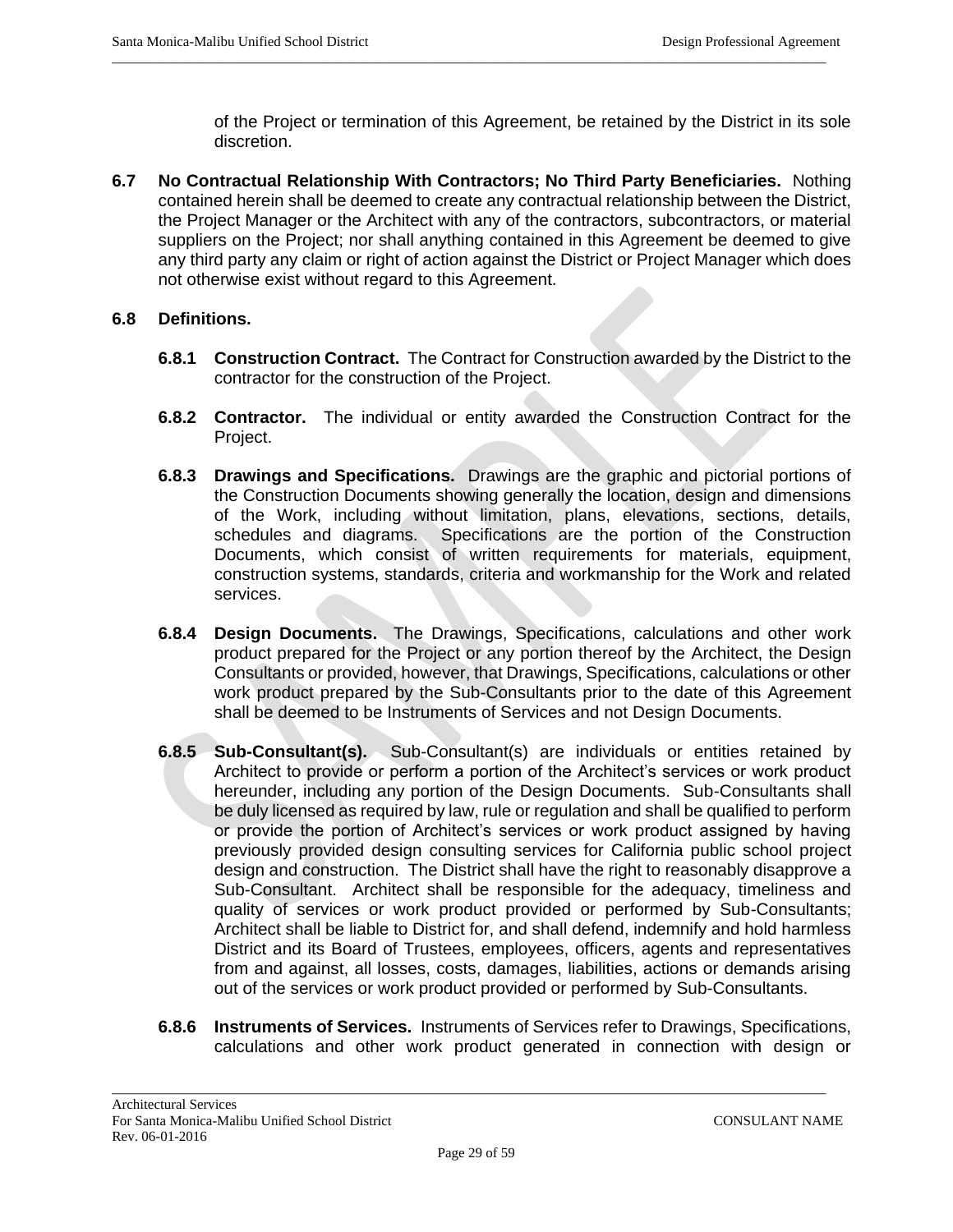construction of the Project and which were prepared by Architect hereunder or any of the Sub-Consultants prior to the date of this Agreement.

- **6.8.7 Construction Documents.** Construction Documents are Drawings, specifications, calculations and other work product prepared by the Architect, the Sub-Consultants and/or Design Consultants for the Project as the context requires. The term Construction Documents shall include Instruments of Services and Design Documents.
- **6.8.8 Submittals.** Shop Drawings, Product Data or Samples prepared or provided by the Contractor or its Subcontractor(s) or supplier(s) illustrating some portion of the Work.
- **6.8.9 Site.** The physical area for construction and related activities of the Project.

 $\_$  ,  $\_$  ,  $\_$  ,  $\_$  ,  $\_$  ,  $\_$  ,  $\_$  ,  $\_$  ,  $\_$  ,  $\_$  ,  $\_$  ,  $\_$  ,  $\_$  ,  $\_$  ,  $\_$  ,  $\_$  ,  $\_$  ,  $\_$  ,  $\_$  ,  $\_$  ,  $\_$  ,  $\_$  ,  $\_$  ,  $\_$  ,  $\_$  ,  $\_$  ,  $\_$  ,  $\_$  ,  $\_$  ,  $\_$  ,  $\_$  ,  $\_$  ,  $\_$  ,  $\_$  ,  $\_$  ,  $\_$  ,  $\_$  ,

- **6.8.10 Work.** The term "Work" as used herein shall refer to all of the construction and other services required by the terms of the Construction Contract, including all labor, materials, equipment and other services required of the Contractor under the terms of the Construction Contract.
- **6.8.11 District Project Manager.** The District's Project Manager is the individual or entity retained by the District as an independent contractor to provide certain management, planning, and other services and/or work product in connection with the design and/or construction of the Project. Services, functions and responsibilities of the Project Manager shall be provided in conjunction with and complementary to the Architect's services and work product under this Agreement. If the District has not retained or designated a Project Manager as of the execution of this Agreement, without adjustment of the Contract Price hereunder, the District reserves the right to subsequently retain a Project Manager to provide services and/or work product as generally described herein.
- **6.8.12 Construction Cost.** The Construction Cost shall be the total cost to the District of all elements of the Project which are designed, specified or otherwise provided for in the documents prepared by Architect and its Sub-Consultants. Construction Cost as defined here includes an allowance for design contingency which covers all changes to the Project documents during the pre-bid period. These design and cost changes may be due to, but limited to, collaborative refinements of Project design, the impacts of regulatory review, improved information on existing conditions, and refinements of the construction cost estimates. The Construction Cost shall include the cost of general construction including labor, materials, equipment, overhead, and profit, provided by licensed general contractors. Construction Cost shall not include the compensation of Architect or its Sub-Consultants, the Project Manager and its Sub-Consultants, the cost of the land, rights-of-way or other costs which are the responsibility of the District. The cost of procurement and installation equipment, furniture and furnishings, and telecommunications equipment and cabling, when provided by District under contracts other than general construction, are excluded from the Construction Cost.

## **6.9 Use of Design Documents.**